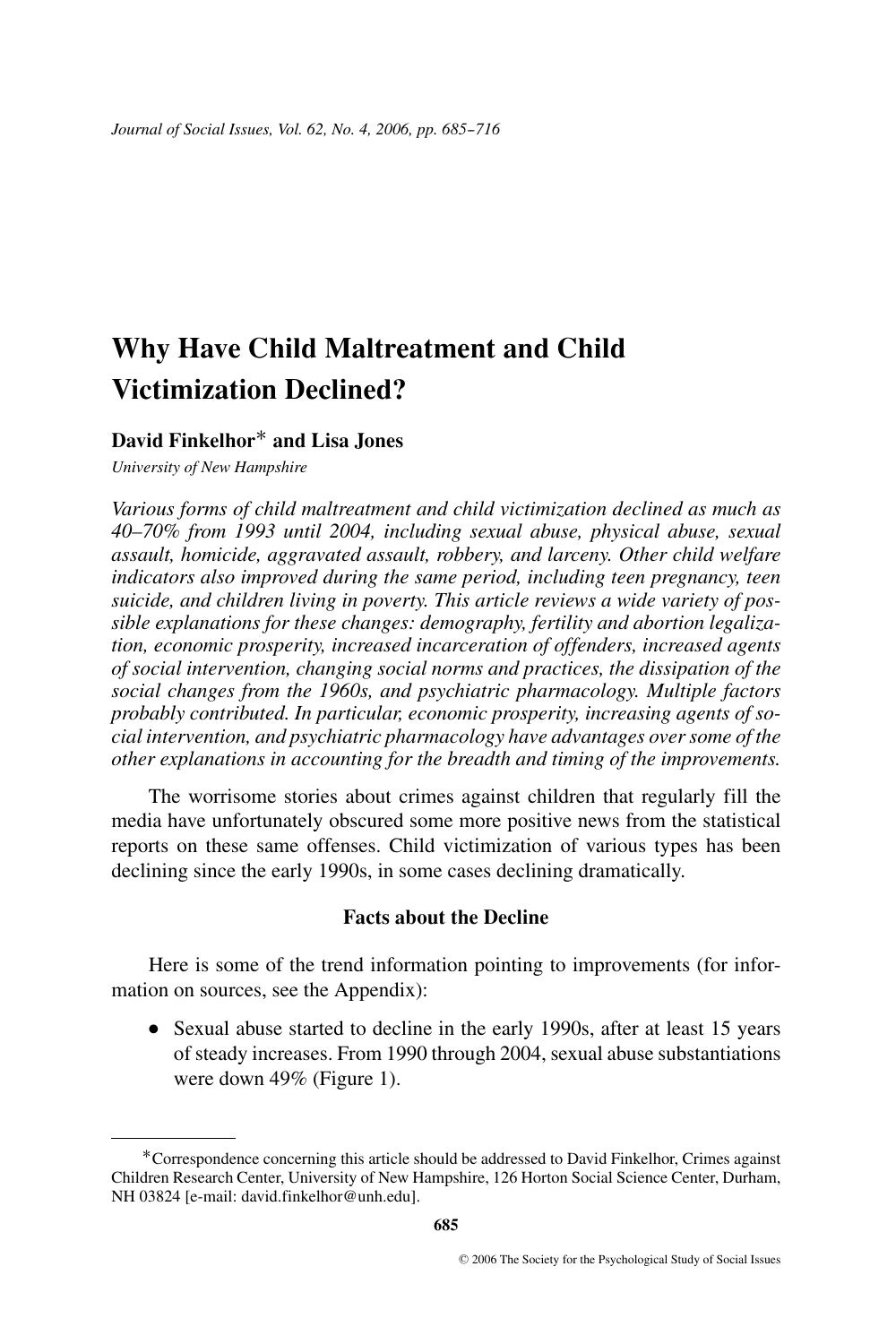

**Fig. 1.** U.S. maltreatment trends. *Source*: NCANDS

- Physical abuse substantiations joined the downward trend starting in the mid-1990s, in a decline that was most dramatic between 1997 and 2000. From 1992 through 2004, physical abuse substantiations have declined 43% (Figure 1).
- Sexual assaults of teenagers have dropped, according to the National Crime Victimization Survey (NCVS). From 1993 through 2004, overall sexual assaults decreased 67% (Figure 2). The subgroup of sexual assaults by known persons was down even more.
- Other crimes against teens 12–17 were also down dramatically as measured by the NCVS (Figure 2). Aggravated assault was down 74%, simple assault down 63%, robbery down 72%, and larceny down 55%. This has been in the context of a crime decline for victims of all ages.
- Juvenile victim homicides have declined 50% from 1993 to 2004, a drop that has been larger than the 42% drop in homicide for victims 18 and older. The drop has been more dramatic for the youth 14–17 (down 62%) than for younger children (down 36%) (Figure 3).
- Domestic violence has also been declining, according to the NCVS (Rennison & Welchans, 2000), down 49% from 1993 to 2001, meaning that children were probably being exposed to fewer violent parents.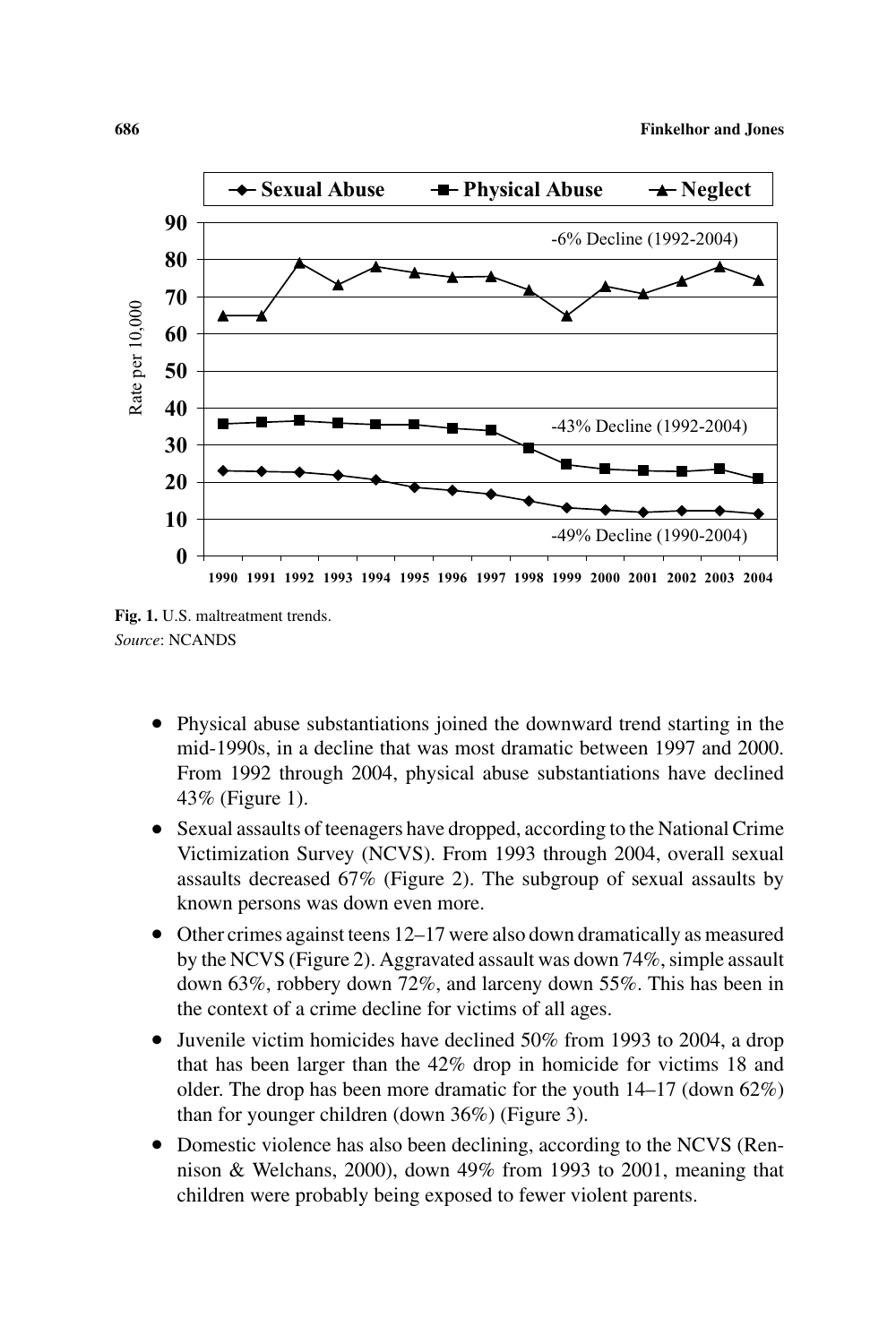

**Fig. 2.** Juvenile victimization trends, 1993–2004 (NCVS). Age 12–17 years; 3 year averages.

In the review that follows, we will try to understand why the declines have been occurring. First we will consider the question of whether they are real trends or only statistical or administrative artifacts. Then we will try to characterize the declines in terms of their dimensions and commonalities and formulate some core features that need to be explained. Then we will review a variety of explanations that have been forwarded for the declines, many of them from the field of criminology, evaluating the extent to which they account for some of the core features. Finally, we suggest some implications of the declines for public policy, practice and research.

### *Is the Improvement Real?*

Some of the statistics showing declines have provoked skepticism (Jones, Finkelhor, & Kopiec, 2001), particularly the drop in sexual abuse. Because the sexual abuse (and other child maltreatment) figures are based on reported cases known to and substantiated by state child protection agencies, observers have speculated that the decline might not be real. The drop might simply reflect changed standards for investigation, decreased reporting to agencies, reduced funding, staff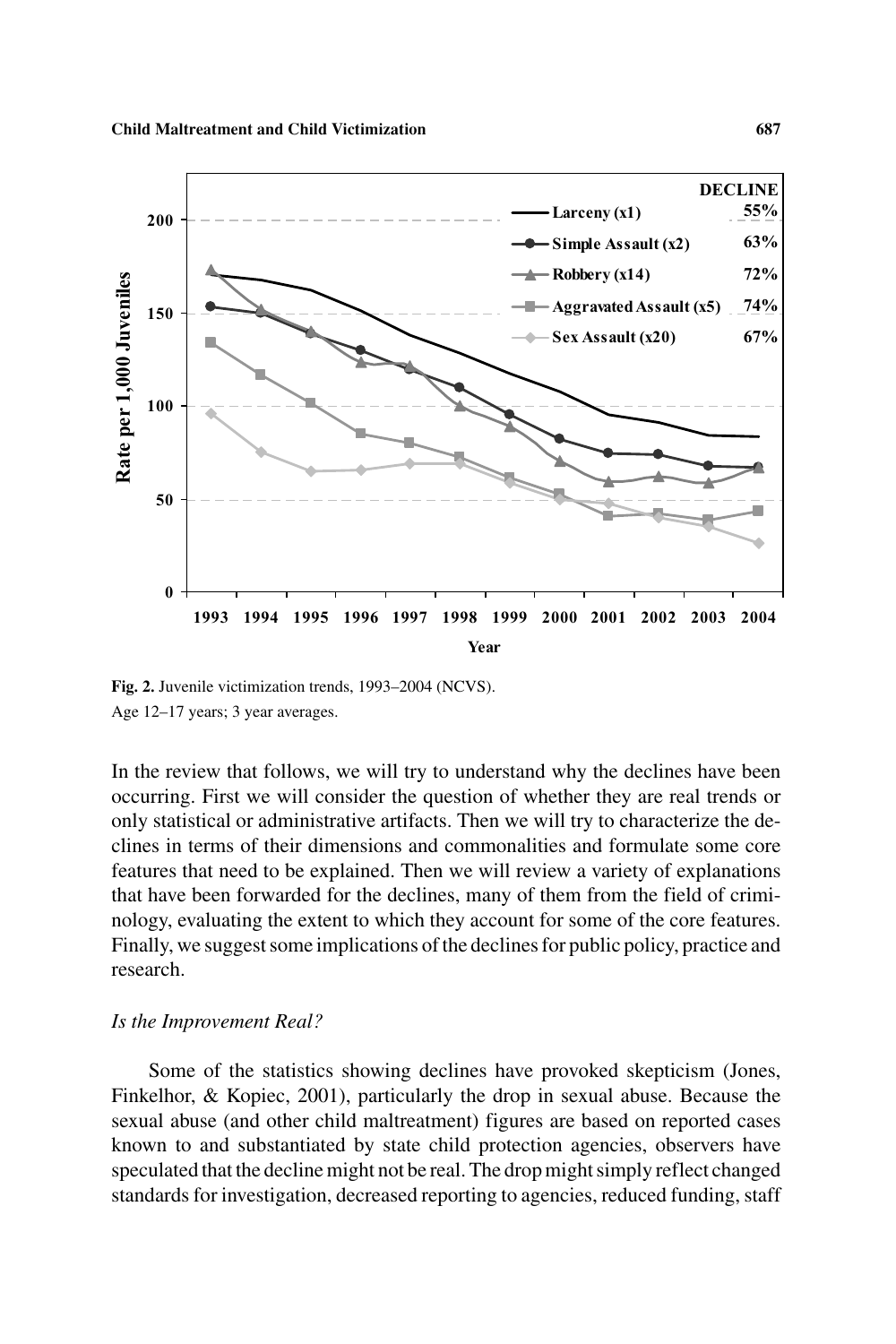

**Fig. 3.** Juvenile homicide trends, 1976–2004.

*Source*: James Alan Fox and Marianne W. Zawitz, Homicide trends in the United States. U.S. Dept. of Justice, Office of Justice Programs, Bureau of Justice Statistics; webpage, www.ojp.usdoj.gov/ bjs/homicide/homtrnd.htm, Sep. 13, 2006.

and interest, or statistical or other artifacts (Finkelhor & Jones, 2004; Jones et al., 2001).

But after considerable efforts to study the CPS data in context, we have concluded that they probably reflect at least in part a real decline in sexual abuse. The following are among the most important findings that suggest that the sexual abuse declines are real (Finkelhor & Jones, 2004):

- 1. The decline in agency statistics is paralleled by declines in victim self-reports from at least two other sources, the NCVS (data on sexual assault to teens by known persons) and a statewide survey of students in Minnesota (Minnesota Department of Children - Families & Learning and Minnesota Department of Human Services, 2001).
- 2. The patterns in the CPS data do not bear the hallmarks of declines due to decreased reporting, changed standards or other artifactual explanations. For example, declines are strong for all categories of reporting source, and for all types of sexual abuse. Cases with more equivocal or problematic evidence have not declined more than other cases (for more details, see the analyses in Finkelhor & Jones, 2004; Jones, Finkelhor, & Halter, 2006).
- 3. There have been declines in the most clear-cut, unambiguous and uncontroversial cases of sexual abuse, like those that involve offender confessions and sexually transmitted diseases (Finkelhor & Jones, 2004).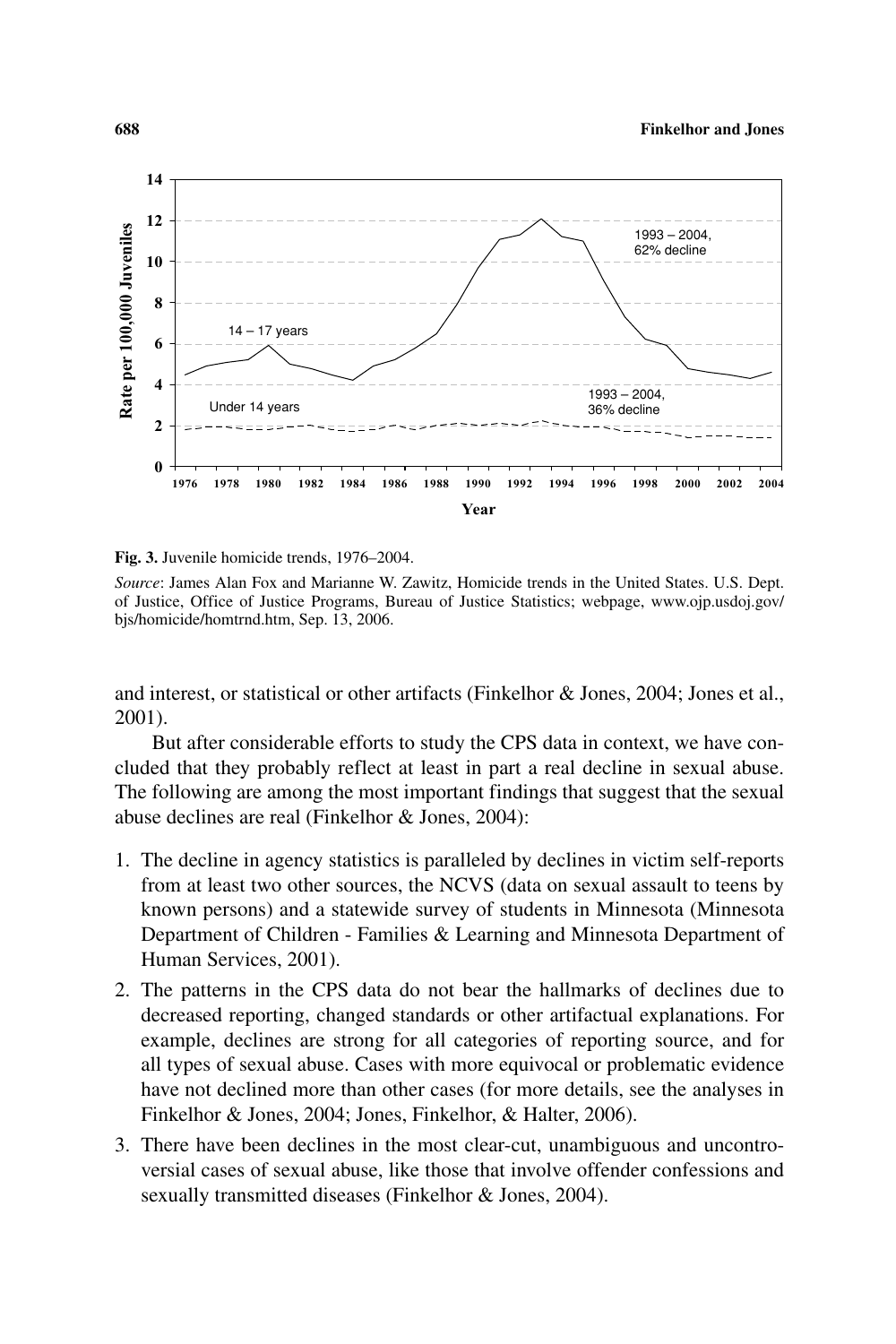4. Other closely related child welfare indicators have also declined over the same period. For example, in addition to other forms of juvenile and adult crime victimization, there have also been declines in teen suicide, running away, juvenile delinquency, and teen pregnancy (Hammer, Finkelhor, & Sedlak, 2002; Moore et al., 2001). These other problems are generally thought to be outcomes of or connected to sexual abuse. These related declines, from independent data sources, give plausibility to the sexual abuse decline.

Much of the same argument applies to the decline in physical child abuse. The agency data probably reflect a real decline because there are confirmatory victim surveys, broad declines across categories, and no indications of data artifacts.

The downward trend shown for juvenile victims (and adult victims) in the NCVS data has prompted less skepticism. The NCVS is a large national survey conducted for many years under rigorous conditions by the Census Bureau for the U.S. Department of Justice. Questions have been posed about whether some methodological factors might have lowered NCVS incidence (Steffensmeier & Harer, 1999). But the dramatic drops uncovered by the NCVS have been backed up by parallel changes noted in police statistics from the Uniform Crime Reporting system (Lynch, 2002; Steffensmeier & Harer, 1999). Almost all criminologists accept the NCVS evidence for a major crime decline (Blumstein & Wallman, 2000; Conklin, 2003; Rosenfeld, 2004), and there is little reason to believe the juvenile victim trend is any less valid than the overall pattern.

### *Breadth and Variety of Declines*

Thus the evidence for major declines is fairly strong, and well accepted among criminologists. Some of the details of the declines, however, are more complex and less widely acknowledged. These details, if they show variable patterns in what declined and among whom, could provide clues about what was behind the trend.

However, most of the declines have not occurred in patterns that would give strong clues. For example, the declines have been very pervasive in regional and demographic terms. For example, the sexual abuse declines have occurred in 41 states and the physical abuse declines in 38 states with no apparent regional pattern (Jones et al., 2006). The NCVS declines have also shown little regional variation. There is little evidence that the declines were confined to certain races or ethnic groups (Baum, 2005).

The declines have also occurred across a broad range of victimization types. They include victimizations that are rare, serious, regionally variable, and indicative of more pathological circumstances like homicide, but they also include victimizations that are fairly common like simple assaults. This is important because some of the factors that affect homicide trends like gun availability and the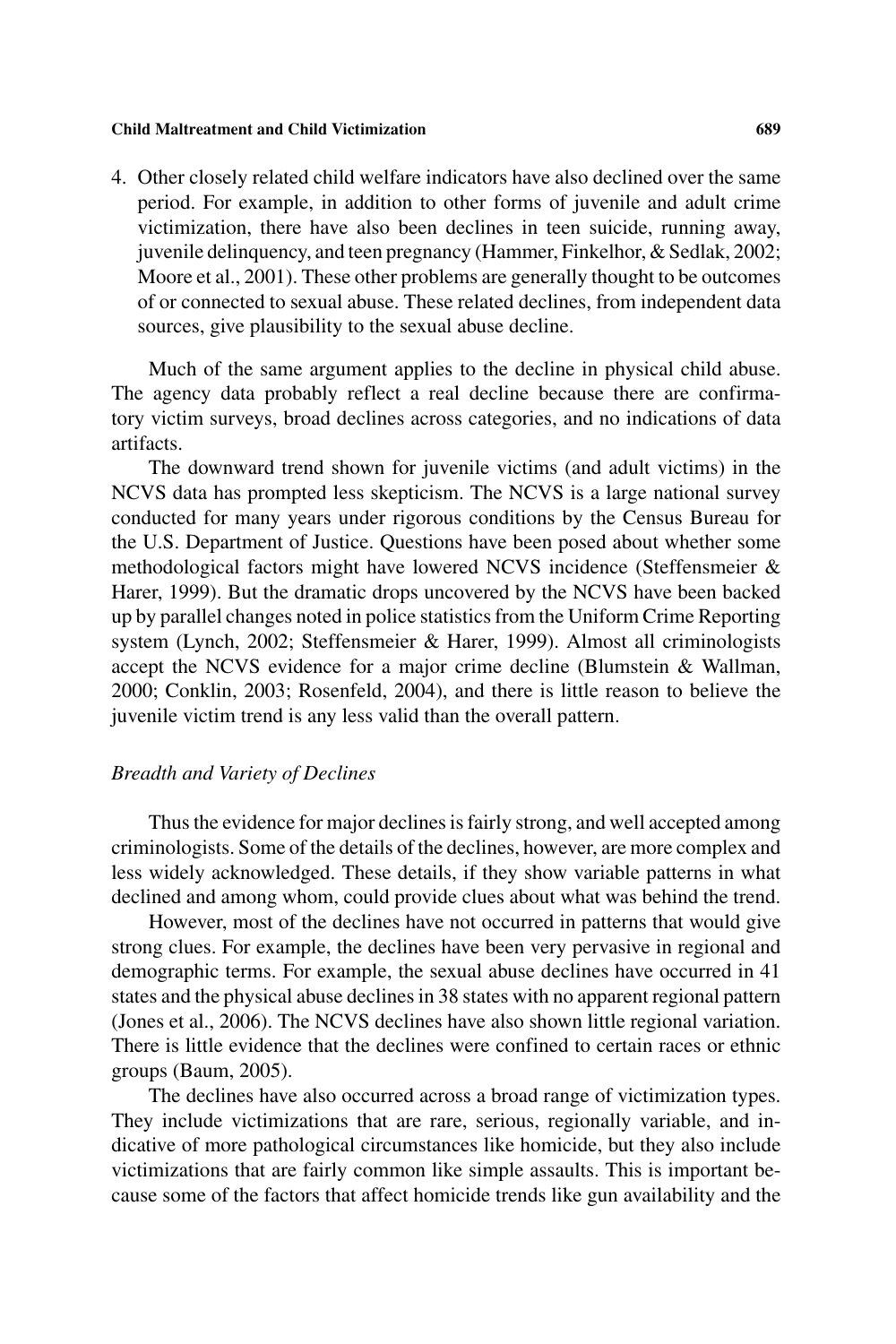quality of medical care, are not likely to be factors in explaining trends for simple assaults among youth.

The declines have also occurred across victimizations that involve very different motives and contributory factors. For example, victimizations that occur primarily at the hands of adult caregivers, such as physical abuse, have declined, but so have victimizations that occur primarily at the hands of other youth like many of the peer assaults against teenagers. Offenses that have their etiology in frustrated and incompetent parenting have declined, but also those that have their etiology in sexual deviation. Some of these offenses are probably very sensitive to short-term and situational stresses (e.g., child abuse may increase when child care is no longer available or unaffordable). But other child victimizations may involve more long-developing etiological factors (like sexual deviations).

Our analysis of the sexual abuse decline, for example, found that both extrafamilial and intrafamilial offenses were down (Jones et al., 2001). This may mean that pedophiles, persons with enduring disturbance of sexual orientation, and who are much more numerous in the extrafamilial offender population, have been as affected as incestuous abusers, who are typically considered "situational offenders" (Lanning, 2001).

One large exception to the overall decline pattern, however, concerns child neglect. Whereas declines occurred first in sexual and then a few years later in physical abuse, child *neglect*, one of the other major categories of child maltreatment, has *not* declined. By 2003, substantiated neglect cases were 14% above the level in 1990 although down 7% from a peak in 1992 (Figure 1), making neglect one of the few forms of child victimization that did not show a marked decline for the decade. The trend for neglect may be misleading, however. One analysis suggests that a true, underlying decline in neglect has been masked in recent years by an expansion of definitions and identification efforts (Jones et al., 2006). There have been recent child welfare mobilizations about the children of drug abusers or the children of domestic abusers, which are often categorized as cases of neglect after investigation. Canadian researchers have explained a dramatic rise in neglect in that country on such sensitization factors (Trocme et al., 2005). An analysis of state data in the United States found at least some evidence consistent with this hypothesis, as well (Jones et al., 2006). But if, contrary to these findings, neglect did have a different trend than other forms of child victimization, then this is an important exception that theories of the decline need to explain.

Another exception to the pattern has been the data on child maltreatment fatalities. While homicide in general and child homicide in particular have declined overall, the level of child maltreatment fatalities have not shown such a trend. The rates calculated from state reports by the National Child Abuse and Neglect Data System went from 1.68 per hundred thousand in 1995 to 2.03 per hundred thousand in 2004 (U.S. Department of Health and Human Services - Administration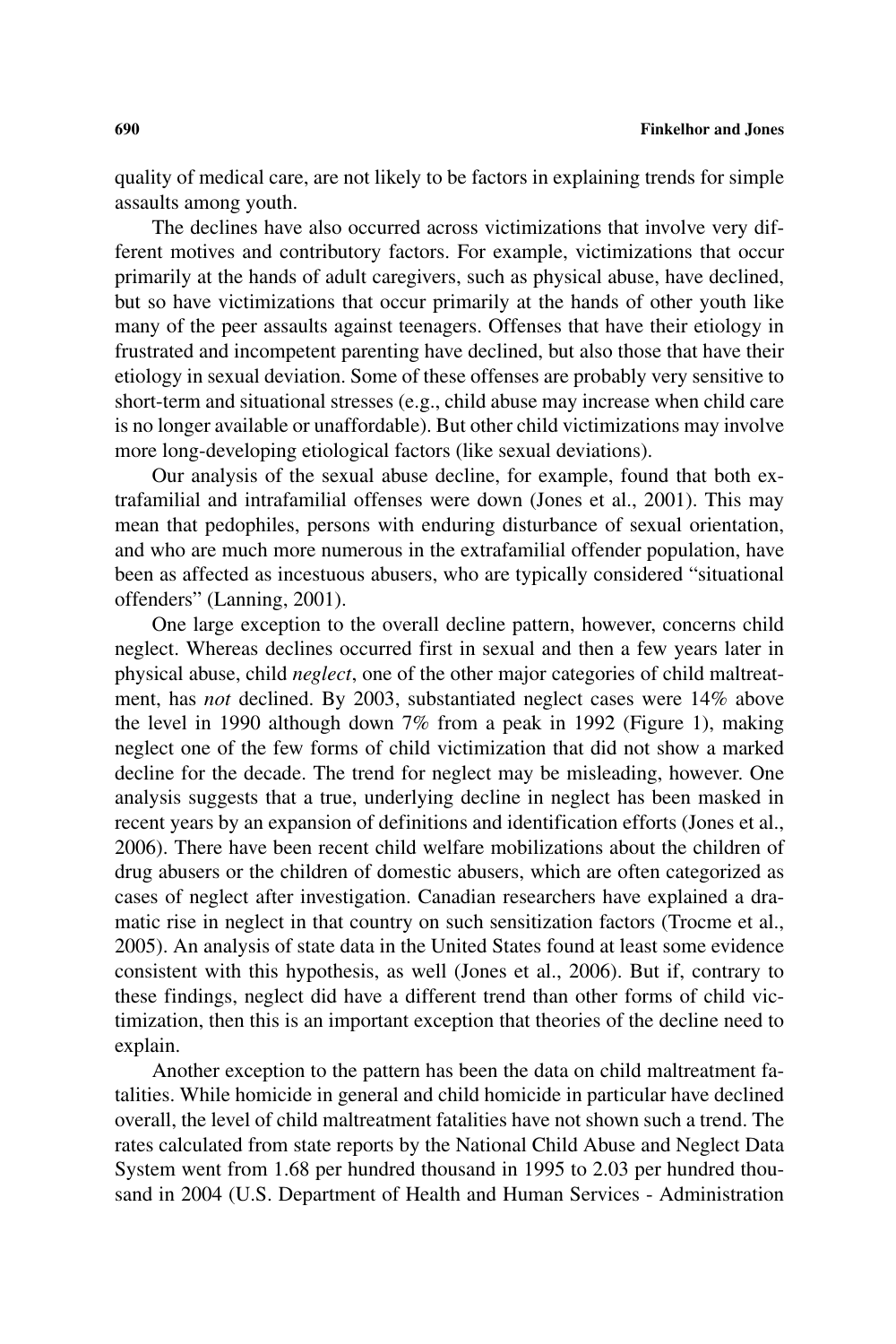on Children Youth and Families, 2006), but the rise is probably due to data system changes. (The system began augmenting fatalities known only to child protection agencies with fatalities from other sources (U.S. Department of Health and Human Services - Administration on Children Youth and Families, 2002)). Child maltreatment fatalities differ from homicide in that they are heavily concentrated among very young children and include many cases, particularly involving neglect that would not be charged by law enforcement officials as homicides. It is likely in our view that the development, implementation and growing use of Child Fatality Review Boards (Durfee, Tilton Durfee, & West, 2002), and other intensive forensic efforts, have masked a decline in child maltreatment fatalities, by identifying child maltreatment as a feature of a considerable number of child deaths that might not have been previously so identified.

### *The Context for Declines*

As already suggested, juvenile victimization has been declining in parallel with a number of other closely related social improvements. On the one hand, crime victimization for adults has been declining in almost equal measure to the decline for juveniles. Looking in another direction, a variety of other child welfare indicators have also registered improvements during the period that juvenile victimization was declining. Teen suicide fell 41% from 1994 to 2003 (Centers for Disease Control and Prevention - National Centers for Injury Prevention and Control, 2005). Births to teens fell 40% from 1994 to 2003 (Romano-Papillo et al., 2002; Ventura, Mathews, & Hamilton, 2001). The number of children living in poverty declined 24% starting in 1994, until 1999 when it leveled off (Federal Interagency Forum on Child and Family Statistics, 2000, 2005; U.S. Bureau of the Census, 2003). Running away declined, both in police statistics and in reports from children and families (Hammer et al., 2002). The decade of the 1990s also saw an improvement in child behavior problem and competence scores on the Child Behavior Checklist, reversing an earlier period of significant deterioration in this widely used child assessment measure (Achenbach, Deumenci, & Rescorla, 2003).

One other indicator, however, not synchronized with the general trend was juvenile drug usage. The use of illegal drugs continued to rise in the 1990s (after a drop in the previous decades), and it only started to decline in the late 1990s. For example, illegal drug use among eighth graders declined 27% from 1998 to 2004 (Johnston, O'Malley, Bachman, & Schulenberg, 2005).

Taken together, though a large number of child welfare indicators were showing improvement, mostly starting in 1993 or 1994. These improvements may be independent or connected, but their conjunction is thought-provoking when it comes to formulating explanations.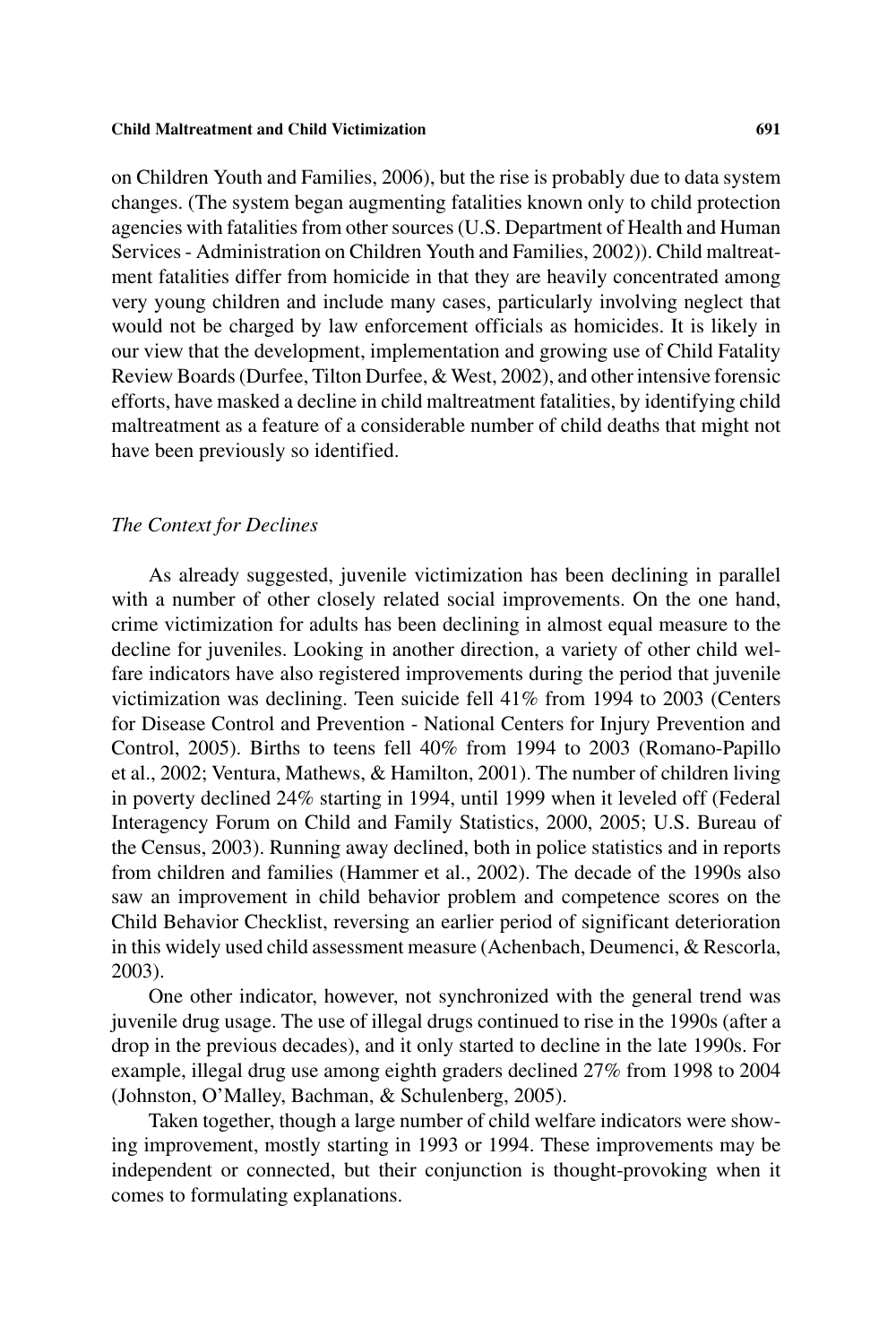### *The Timing of the Declines*

The data suggest that the child victimization declines of the 1990s were something new, and not simply the extension of trend lines from the past. For example, available data on child abuse show strong increases in all forms of maltreatment from the mid-1970s into the 1990s (Peddle & Wang, 2001; Sedlak, 1991; Sedlak & Broadhurst, 1996). After a short plateau, the sexual abuse decline seemed to start in 1992, and the physical abuse decline gained momentum after 1996. Many analysts did not interpret the earlier rise as necessarily indicative of a real increase in child maltreatment, but rather the result of a new public and professional mobilization to identify and report cases. But some data suggested real increases in the 1980s (Sedlak & Broadhurst, 1996). Nonetheless the decreases of the 1990s meant that something had changed that needs to be explained.

Similarly, the declines in the 1990s in the NCVS crime victimization rates are also not simple extensions. NCVS trends show fluctuations prior to the 1990s with violent crime up from 1973 to 1981, then down during the mid-1980s, and then up again from the mid-1980s until 1993. Homicide data also show a big rise in youth victim homicide in the late 1980s prior to the drop in the 1990s. So youth crime victimization also went up in the 1980s before declining more recently.

In another similar pattern, Land and his colleagues (Land, Lamb, & Kahler Mustillo, 2001) analyzed some three dozen indicators of child well-being and concluded that there had indeed been a deterioration of the overall social environment for children from the mid-1970s until the 1990s. But then a variety of indicators appeared to turn positive after 1993. So a number of independent sources suggest that the improvements of the 1990s were a departure from what had been happening just before.

### **Explanations for the Declines**

In the social scientific discussions about social trends in the 1990s, most of the attention has been given to the general decline in crime (Blumstein  $\&$ Wallman, 2000; Conklin, 2003; Levitt, 2004; Rosenfeld, 2004). In fact, much of that discussion has been confined even more specifically to homicide or other serious crime like robbery. But homicides are relatively rare events subject to effects from relatively local conditions (e.g., gang outbreaks). Things relevant to homicide may have little to do with trends for something much more general like simple assaults against juveniles. In addition, none of the discussion about the crime decline has factored in the information about child maltreatment or some of the other improving child well-being indicators, which may well be related and direct the attention to a broader range of factors than do discussions of homicide and other serious crime.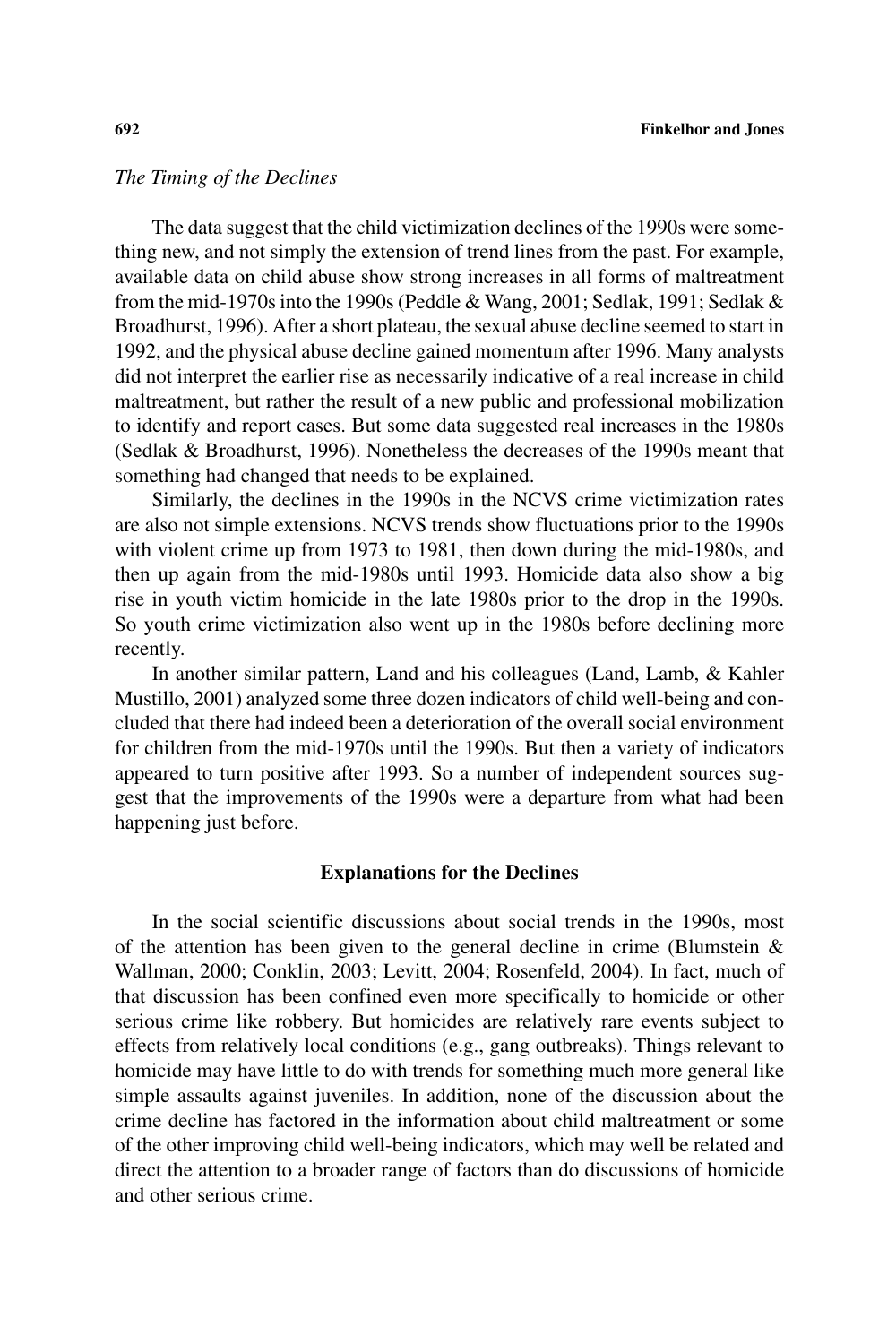So the following discussion will start by reviewing some of the major factors that have been mentioned in regard to the crime decline, but it will bring in considerations that have not been widely discussed in that literature. In general, little empirical evidence is currently available to evaluate any of these factors and their explanatory power. So the discussion will of necessity be very speculative. The main goal is to see which of these factors have the power to account broadly for or at least be consistent with the features of the declines that we have outlined. Among the key features are: the simultaneous declines in multiple victimization and child welfare indicators, the breadth of the declines across demographics and crime characteristics, and the convergent onset in the mid-1990s. Some of the factors seem to have more explanatory breadth than others.

### *Factors Used to Explain Declines in Crime Rates*

Several factors come up frequently when sociologists and criminologists discuss the declines in crime that occurred during the 1990s and are an obvious place to start in considering explanations for the declines in child victimization. We first discuss two factors that do *not* seem relevant to the juvenile victimization picture: demographic changes and capital punishment policies. We then discuss two other factors that are probably only relevant to juvenile homicide trends and possibly robbery, but not broader changes: gun control policies and the crack cocaine epidemic. Finally, we discuss a number of other factors whose contribution is plausible to a broader variety of juvenile victimizations. They include four hypotheses from the crime decline debate that have been frequently discussed: the impact of abortion legalization, improvement in the economy, growth in imprisonment and other serious legal sanctions, and the hiring of more police and agents of social intervention.

*Demography*. Demography is a powerful social change factor, and criminologists have often invoked it to try to explain changes in crime, but they have also often been wrong, as they were when they anticipated a crime boom for the 1990s (DiIulio, 1996; Fox, 1996). Some of the obvious demographic suspects were simply not present to predict a drop in juvenile victimization, which is why almost no one anticipated it. There had not been dramatic drops in the size of the youth population during or leading up to the decline (Child Trends - Demographics, 2005b). The number of children in the prime juvenile victim pool over age 6 has actually been increasing modestly, while the decline in victimization has been occurring. Many of the changes in the family structure during this period have been on the negative side, for example, increasing numbers of children living in single parent families (Child Trends - Demographics, 2005a). Risk models have generally shown that children who are not living with both biological parents are at greater risk for victimization (Turner, Finkelhor, & Ormrod, in press). So changed family structure cannot account for the decline.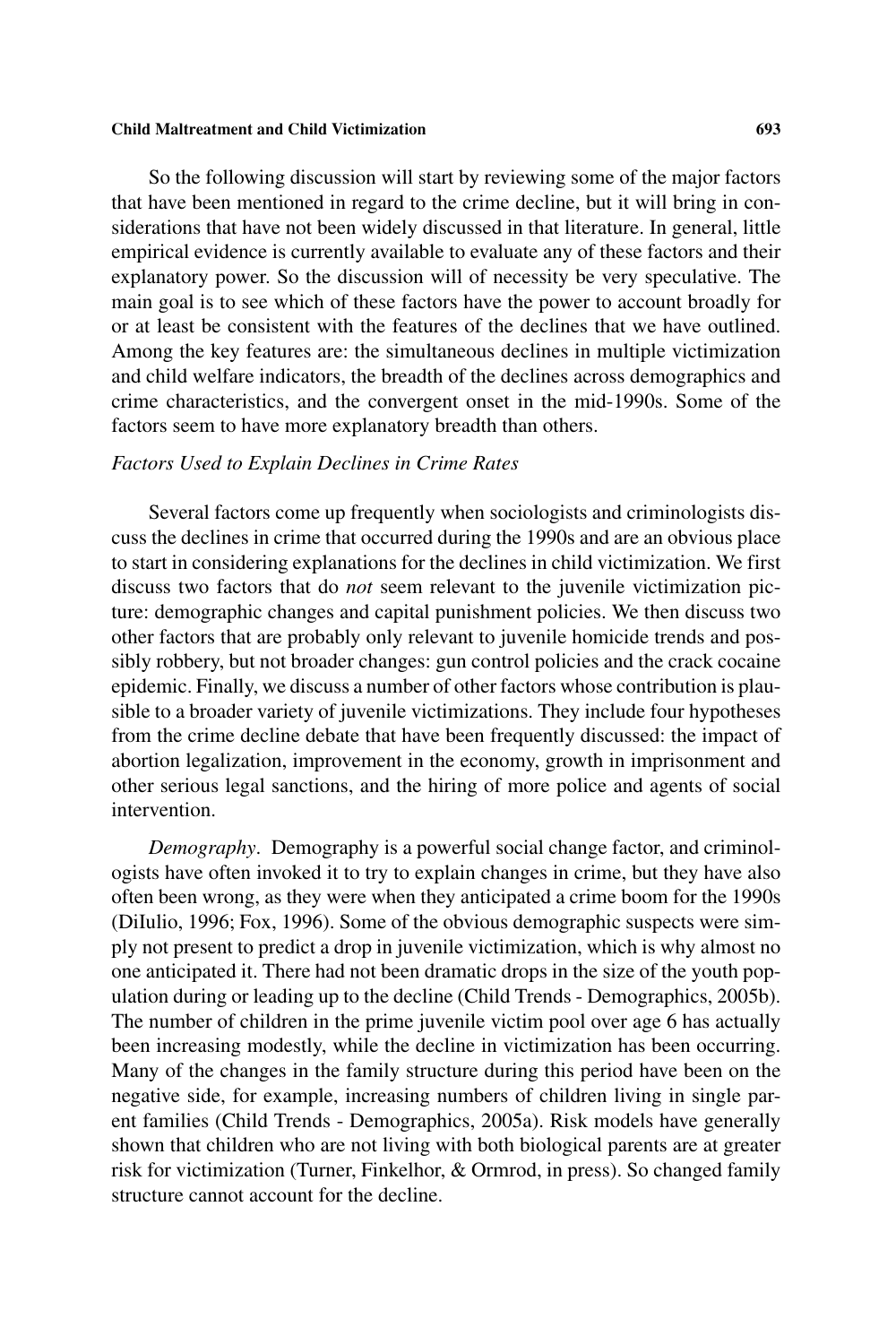### **694 Finkelhor and Jones**

There was a modest reversal of the divorce trend, or at least a leveling off of the rate of increase, during the 1990s. It is possible that this has had some ameliorative effect, although it has not been dramatic or long-term enough to be responsible for the large changes of the 1990s (Conklin, 2003). The other strong and obvious demographic development in the United States has been the growth in the percentage of the youth population that are from minority backgrounds, particularly Hispanic and to some degree Asian backgrounds, and the decline in the percentage from white European backgrounds (Child Trends - Demographics, 2005c). Here again, for the most part the growth in the proportion of minority children would have led observers to predict an increase, not decline, in child welfare related problems and child victimization. Victimization rates have generally been found to be higher among minority children, for reasons that are thought to pertain primarily to economic conditions and social stress (Finkelhor, Ormrod, Turner, & Hamby, 2005). So demographic changes do not provide much leverage in understanding why child victimization may have declined.

*Capital punishment*. The 1990s witnessed a dramatic increase in the number of prisoners put to death in United States, up from 117 executions in the decade of the 1980s to almost 500 in the 1990s. Some researchers have presented arguments in favor of the deterrent effects of capital punishment, while others have disputed such effects (Cameron, 1994; Dezhbakhsh, Rubin, & Shepherd, 2002; Ehrlich, 1975, 1977; Mocan & Gittings, 2003). Whereas it is possible to hypothesize that capital punishment could deter capital crimes such as homicide, it is hard to construct plausible explanations of how capital punishment would curb the huge volume of relatively less serious offenses committed against youth, especially by other youth, most of which is not reported to police or prosecuted, let alone sanctioned by capital punishment.

*Drug epidemic trends*. In the crime decline discussion, a great deal of attention has been paid to the role that the crack cocaine epidemic played. Crack cocaine became a very popular drug in the late 1980s because it produced an intense high and could be purchased at relatively low cost. It was marketed by youth gangs who competed intensely with weapons and violence for shares of this lucrative market, and appears to have been responsible for a steep increase in homicides of young people in the late 1980s (Blumstein & Wallman, 2000). The crack cocaine epidemic then subsided in the 1990s and the markets became more stable and the related violence abated. Although this factor could well have been responsible for the rise and fall of homicide, gang violence and drug-related robberies particularly in certain localities, it seems not that well-suited to explain the broader declines in child victimization and improvement in child welfare that occurred in the 1990s. The fact that child victimizations declined over such broad demographic areas, including rural areas and rural states, for whites and minorities, and that it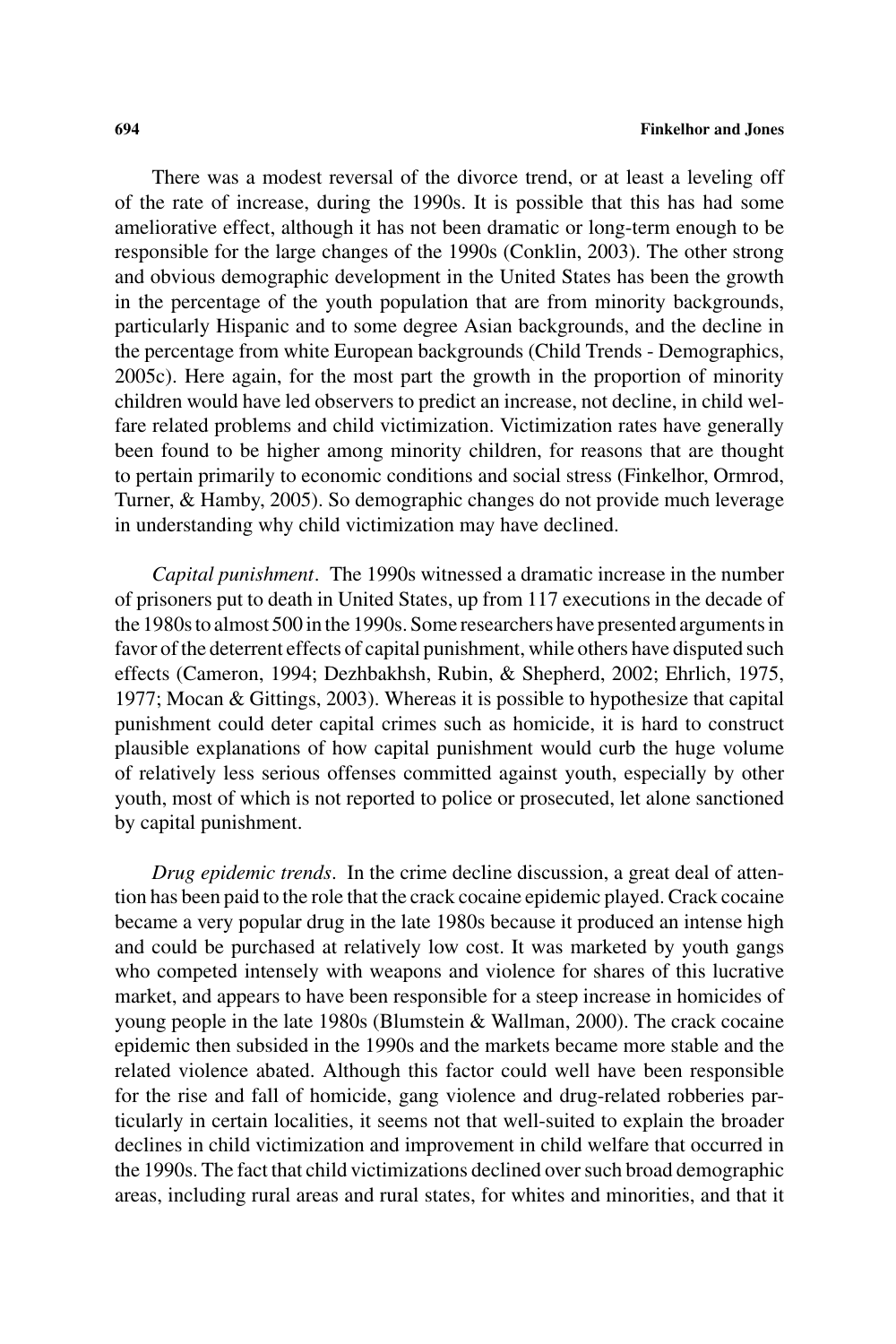included declines in simple assault for younger youth and sexual abuse, all suggest something beyond the crack cocaine epidemic abatement.

In recent years, there have been alarms expressed about a new drug epidemic this one involving methamphetamine—and its possible impact on child maltreatment and crime (Shirk, 2005, October). With the exception of homicide in some selected urban areas, few of the indicators of crime and child maltreatment showed any sign of an increase in the most recent years available up to 2004.

*Gun policy*. A variety of gun control laws have been enacted in attempts to reduce crime, such as the Brady Handgun Violence Prevention Act of 1993, and other laws increasing penalties. A crackdown on guns in the hands of juveniles was widely touted as the cause of a dramatic decline in youth homicides in Boston in the 1990s (Braga, Kennedy, Waring, & Morrison Piehl, 2001). While some criminologists have contemplated the impact of these laws on the most serious of violent crimes, like homicide, it seems unlikely that they had much impact on the broader spectrum of juvenile victimizations we have been describing, including child abuse. The vast majority of offenses against juveniles do not involve guns. This is especially true of physical and sexual abuse. Such laws would also be very unlikely to help explain the improvement in other child welfare indicators.

The previous four factors probably had little to do with the broad decline in general child victimizations or in the other improving child welfare indicators, with the exception of homicide that may have been affected by changes in the drug market and gun availability. The next four factors to be considered, however, could have had much broader effects, especially if considered in somewhat broader terms than has been the case in some of the criminology discussions.

*Wanted children, fertility factors, and the legalization of abortion*. In the popular book *Freakonomics*, economist Steven Levitt and a colleague have given great visibility to the hypothesis that crime declined in the 1990s as a ripple effect from abortion legalization in the 1970s (Donohue & Levitt, 2001; Donohue & Levitt, 2004; Fryer, Heaton, Levitt, & Murphy, 2005). Five states legalized abortion in 1970 and then Roe v. Wade legalized abortion for the rest of the country in 1973. According to this theory, the ensuing decline in fertility affected crime because it created a reduction in what would have been otherwise unwanted children at greater risk to commit crimes. As one might expect from a theory touching the abortion controversy, this has been a hotly debated idea (Foote & Goetz, 2005; Lott & Whitley, 2001; Theodore, 2004).

The argument might have generated considerably less controversy if it had simply been presented as the notion that crime might decline, not so much as an effect of abortion, but rather as women and families have made a variety of fertility and contraception decisions that allowed fewer unwanted children to be born and more children to grow up in environments in which there were adequate financial,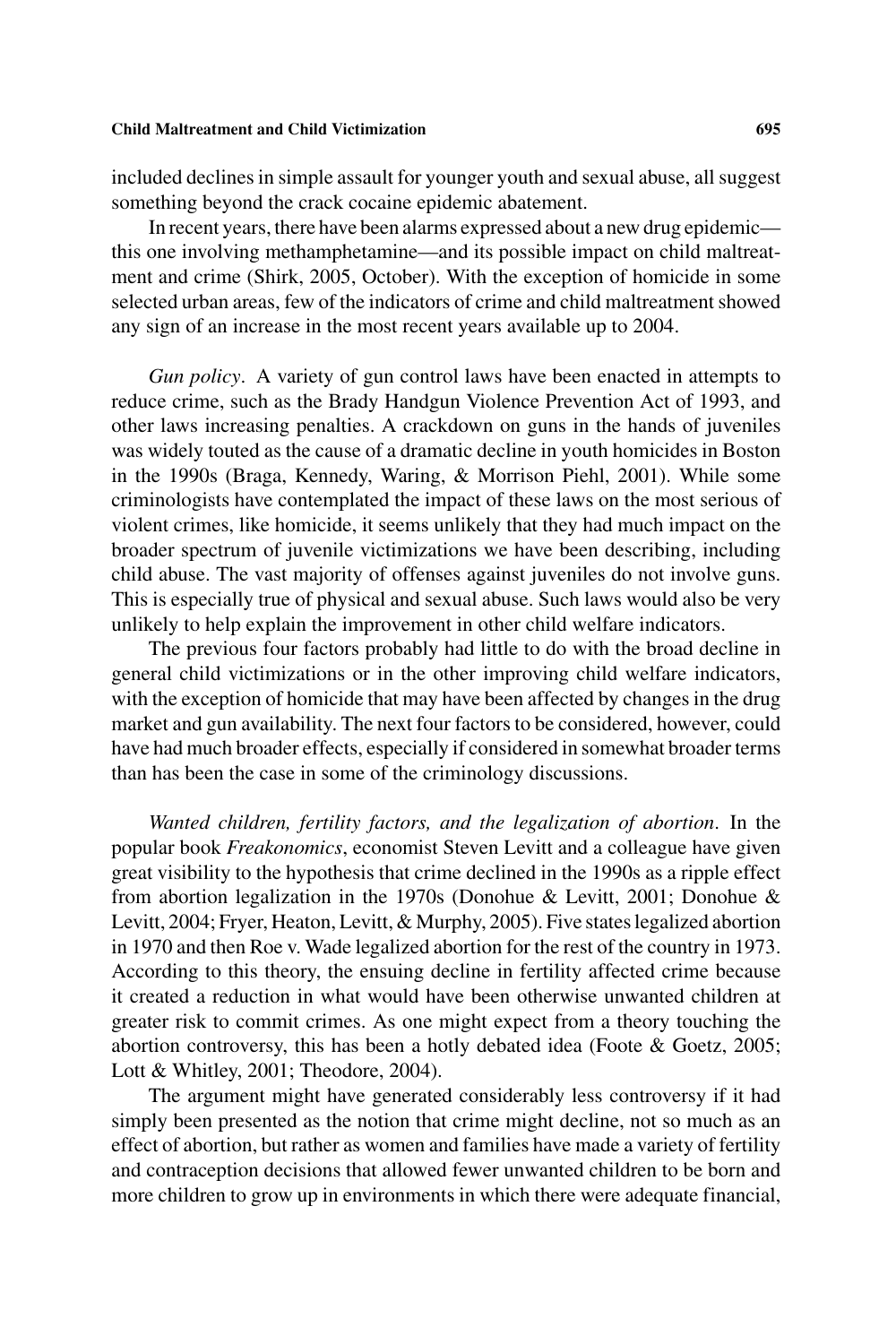supervisory, and emotional resources to care for them. This is a trend that has been facilitated not only by the availability of abortion, but perhaps even more considerably by the availability of contraception. The changing role of women and changes in the desired number of children have also contributed to declining birthrates, decreased family size, and increased spacing between child births (Hernandez, 1993). Unfortunately, the focus on abortion alone has resulted from two factors: continuing controversy about abortion and the fact that the effect of abortion legalization on fertility was a dramatic statistical event occurring in a short time-frame that has made its effects easier to analyze than other effects on fertility.

Reduction in unwanted children is a fertility change that could indeed have some of the broad impacts we might be looking for in the way of an explanation. It could have had a positive impact on many different kinds of child victimization, as well as helping out other child welfare indicators. Presumably, wanted children would experience less child maltreatment. They would grow up with better supervision and parental instruction, perhaps leading to less victimization. They might have fewer adversities and disadvantages that would lead to risk-taking and aggressive behavior.

Is there any evidence for such effects outside the general crime trend data? Indeed, an analysis by Sorenson, Wiebe, and Berke (2002) finds that the legalization of abortion may have been associated with a subsequent decrease in the homicides of children ages 1 to 4. The researchers did not find a significant effect, however, on the homicide of children under 1 year of age, an important omission, since many homicides of young children seem to be motivated specifically by a desire to dispose of an unwanted child (Finkelhor & Ormrod, 2001a). Nonetheless, the failure to find effects for the very young children may have been due to the fact that not long after Roe, dramatic efforts were undertaken across the country by child welfare and law enforcement to investigate and identify homicides of young children and distinguish them from accidental fatalities, a movement epitomized by the development of child fatality review teams all across the country (Durfee et al., 2002). This effort may have been most successful in identifying homicides of infants, whose deaths have always been among the most difficult to investigate. Such differential increases in the rate may have masked the effects due to abortion legalization.

Other researchers have concluded that increased abortion availability reduced the likelihood of children to die in infancy, to be born into a single parent family, and to live in poverty or to receive welfare by 40–60% (Gruber, Levine, & Staiger, 1999).

Although an increase in the proportion of wanted children in the cohort, boosted by abortion legalization, might be an important piece of the puzzle, several results that one might expect from such a scenario are not immediately apparent and at least need further investigation. If abortion legalization resulted in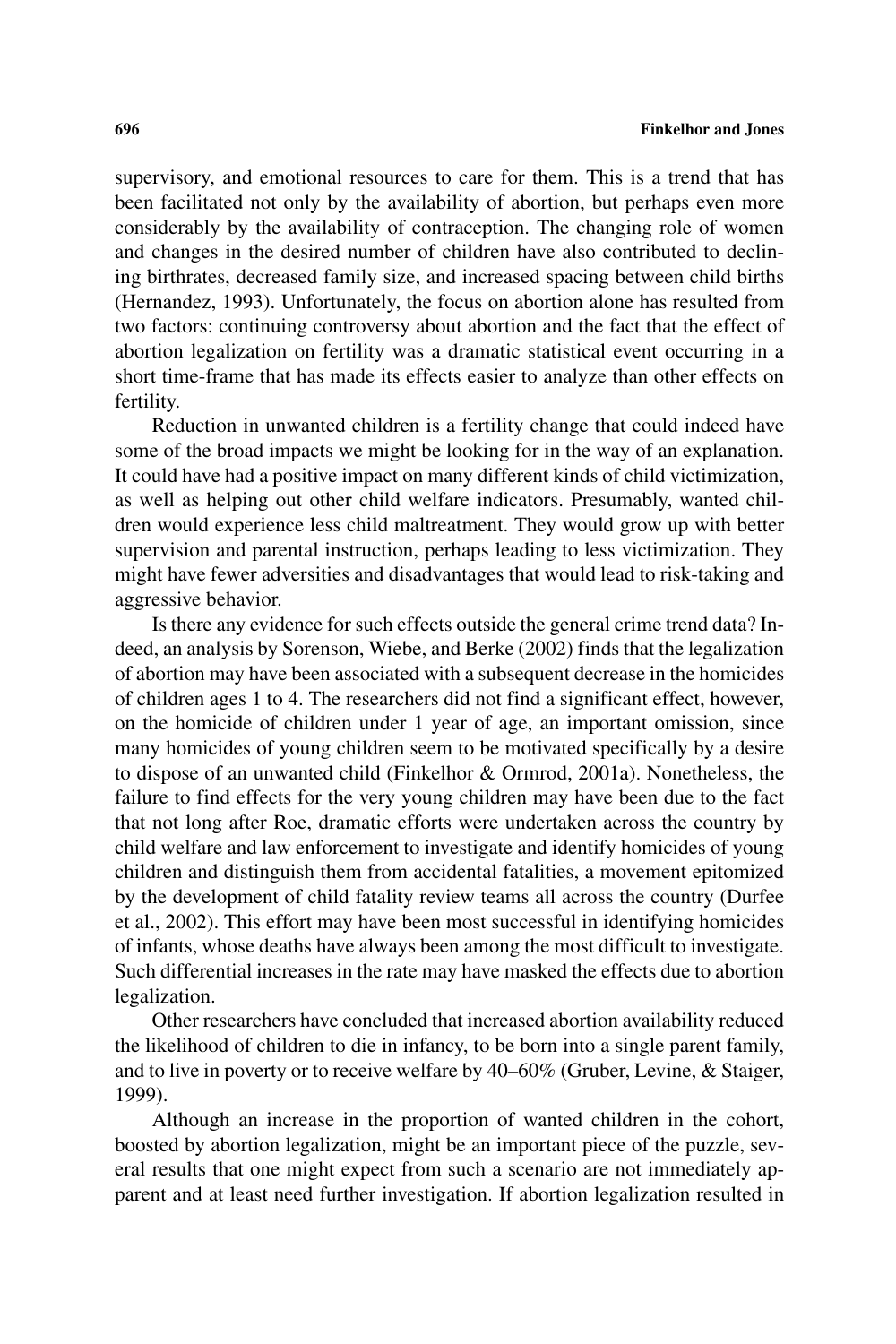a marked increase in the percentage of wanted children in a new cohort of children, then the effect of this change should be visible as a ripple of improvement moving forward as the cohort got older. Thus, long before one saw a reduction in the amount of homicide committed by that cohort's young men, presumably one would have seen a reduction in the amount of child maltreatment committed against that cohort as young children. What is curious about the improved indicators in crime, child maltreatment, and other child welfare factors is that they seem to have had a simultaneous onset in the mid-1990s. Why were not the homicide declines of the 1990s preceded by dramatic child maltreatment declines in the 1970s and 1980's, during the formative years of the Roe v. Wade cohort?

As indicated earlier, the data generally show big increases in reports of child physical and sexual abuse throughout the 1970s, 1980s and no drop until the mid-1990s. Of course, it may be that increased reporting efforts in the earlier period masked underlying reductions that actually had been occurring. But the NCVSbased crime victimization increases of the 1980s are harder to dismiss. Moreover, Land's trend data for child well-being indicators mostly show a deterioration in the 1970s and 1980s (Land et al., 2001). In other words, there are limited indications of what demographers call a "cohort effect," a change limited to the experience only of people born at or after a specific time. The declines, with their changes to groups both young and old around the early 1990s, have more the signature of a "period effect" than a cohort effect.

Another puzzle not easily explained by the Roe explanation is why sexual abuse might have been the leading edge of the child maltreatment decline. Sexual abusers have an age profile considerably older than other violent criminals and also other child abusers (Bureau of Justice Statistics, 2006). They tend to be men in their 30s and older who victimize preadolescent or adolescent children. This contrasts with physical abusers and neglecters who more frequently target younger children and are themselves younger parents (Milner, 1993). In the early and mid 1990s when the sexual abuse decline got started, the members of this prime sexual abuser recruitment pool age 25 and older were born well prior to the Roe decision. The offenses of younger men and younger parents (e.g., physical abuse and neglect) should have been the leading edge of a decline related to a ripple from fertility changes started in 1973.

These anomalies do not rule out a role for a wanted child effect. The wanted child effect may have been operating in conjunction with other factors that explain some of the anomalies we have highlighted.

Moreover, the detailed quantitative analyses conducted on this issue illustrate the level of empirical inquiry that might be undertaken for many of the hypotheses discussed in this article. Nonetheless, the doubts about this hypothesis make it somewhat questionable as a sufficient explanation for the phenomena we are trying to explain.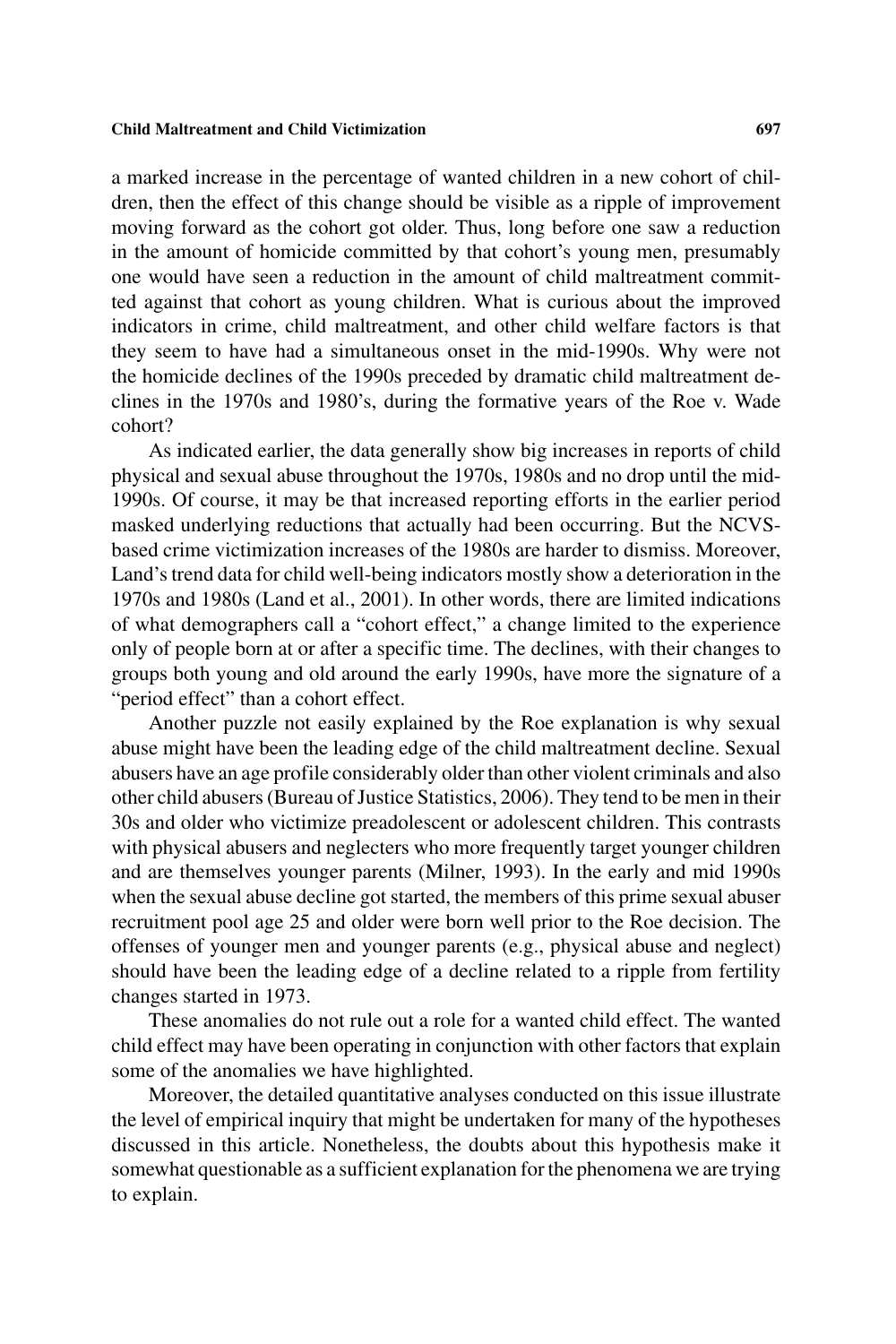#### **698 Finkelhor and Jones**

*Economic prosperity*. The 1990s were a time of increasing prosperity in the United States. There was considerable job growth, hourly wages rose, and considerable social and occupational mobility occurred (Farley, 1998). Notably, the percentage of children living in poverty declined, and maybe most importantly many people who had been chronically unemployed or underemployed were able to work or work more. The graph of the unemployment rate has a drop that looks very similar in the 1990s to the trend for sexual abuse substantiations. Criminologists have endorsed prosperity as a likely candidate in the crime decline (Conklin, 2003; Steffensmeier & Harer, 1999) and Land cites it as a probable factor in the broad improvement of child trends (Land et al., 2001).

One appeal of an explanation linked to the prosperity in the 1990s is that the effects might have been broad and fairly simultaneous on large groups of people. If economic prospects are looking up, everyone may be feeling more positive. Increasing opportunities create a greater stake in conformity (Hirschi, 1969) and more costs to deviance, since rule-breakers may miss out on the rising tide. Large segments of the population including the young and the old may have had more to do. A wide variety of stresses may decline and interpersonal relationships improve, both inside and outside family. Prosperity might have been responsible for reductions in crime committed by adults and by children, crime in rural and urban areas, crime within the family is well as outside the family. One might expect those who are newly employed, like young adults, to be those most dissuaded from crime and maltreatment, but it is easy to imagine that these positive prospects might have also affected young people not in the labor market at nearly the same time through increased optimism.

At least one observer, though, has discounted the prosperity of the 1990s as a factor in the overall crime decline (Levitt, 2004), arguing that historical studies generally show a small relationship between unemployment and crime, and that whatever effect occurs is almost exclusively on property crime and not violent crime. It is our sense, however, that the topic has not been sufficiently studied to draw a firm conclusion, and that the impact of different boom times may be different and may have differential effects on different kinds of crime and social problems.

One puzzle in regard to the prosperity explanation, of course, is the salience of the declines in sexual assault and sexual abuse. Sexual abuse has conventionally been one of the child welfare problems that we have believed to be least associated with social class and economic deprivation. Studies have not shown systematically higher rates of sexual abuse in deprived families or systematically higher perpetration rates among disadvantaged adults, at least not to the same extent that one finds deprivation associated with problems like teen pregnancy, domestic violence and violent crime. In fact, one paradox is why, if prosperity is the main explanation, the rates of neglect did not decline while sexual abuse stayed the same rather than vice versa.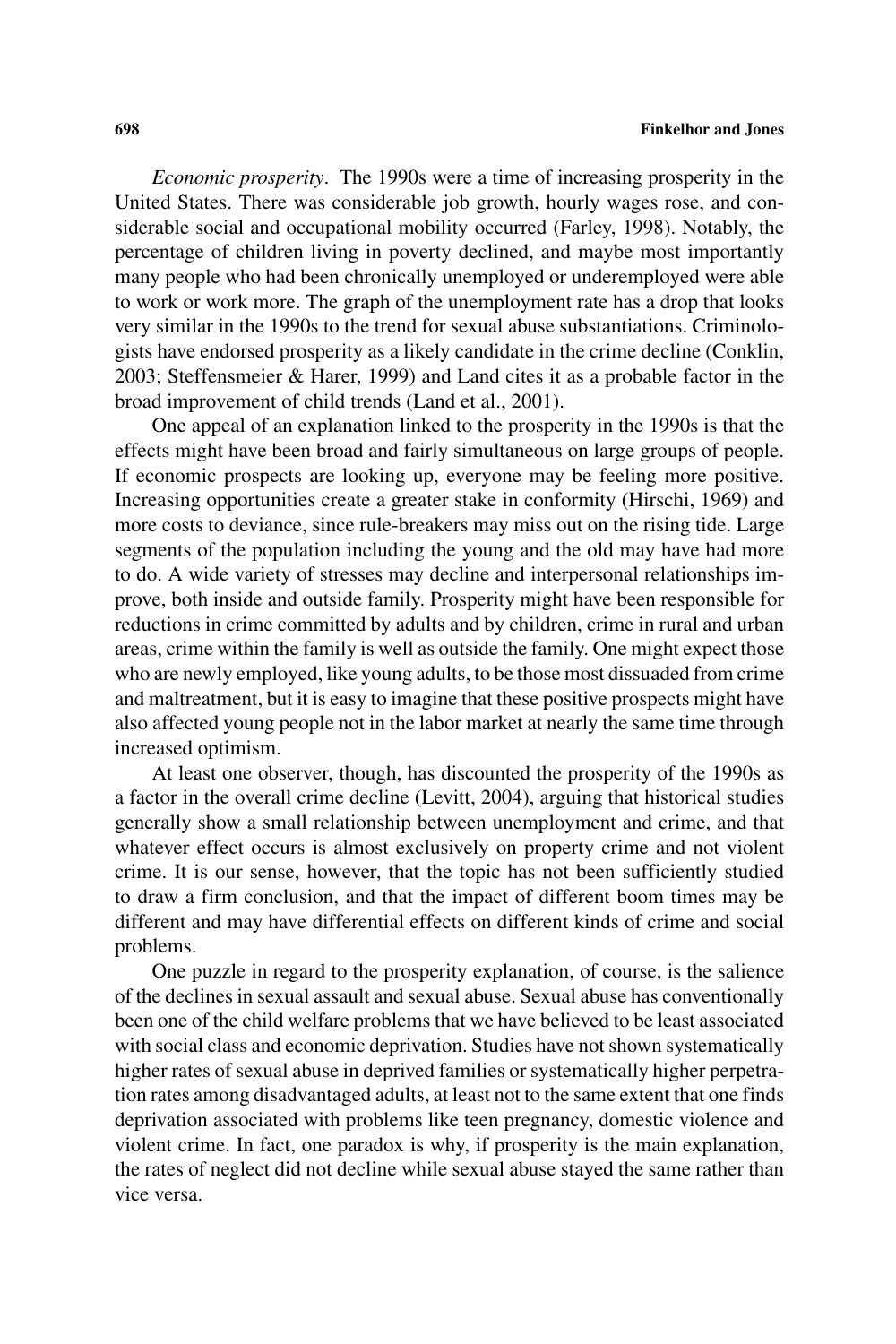But nonetheless it may be true that prosperity and particularly the prosperity of the 1990s may have been a factor in the decline of sexual abuse. The prosperity of the 1990s may have strongly benefited the marginal middle class, and in particular underemployed men or employed men unhappy with their jobs. As employment problems are a risk factor for offending (Hanson & Morton-Bourgon, 2005; Uggen, 2000), some of the men in this category at risk to molest may have gotten work or busier with their work during this time, had much less free time on their hands to hang out around children, and had exciting possibilities in their work and professional lives that they had not had before. Maybe young people themselves had more to do that took them out of risky environments. Maybe some of the prosperity of the 1990s acted in ways that were more specifically associated with the occurrence of sexual abuse.

Obviously if the prosperity of the 1990s was a key factor in the decline of child victimization and crime, one test of that hypothesis may be to note what happened when the prosperity slowed in the early 2000s. We should presumably have seen a concomitant plateau or rise in incidence of crime and victimization. Interestingly, the newest data from the early 2000s show some moderations, but mostly continued declines. These were at a time when the unemployment rate was going up again. That is at least one hopeful sign that the declines may not be easily reversed by deteriorating economic fortunes. But they do not lend reinforcement to the role that prosperity played in producing the declines.

*Incarceration and incapacitation*. In analyzing the crime decline of the 1990s, almost all the analysts are in agreement that the dramatically increased number of incarcerated offenders was a major factor (Conklin, 2003; Levitt, 2004; Rosenfeld, 2004). It was an indicator that started to change as it should have in advance of the drop. It is also a factor that has stood up to statistical analyses. Some detailed quantitative studies have suggested that one-third to one-half of the general crime decline was due to growth in the prison population (Spelman, 2000).

However, one problem with the incarceration hypothesis in regard to child victimization is that many of the offenses children suffer from are not typically punished by incarceration. The youth who beat up and steal from other youth do not often end up incarcerated, even in youth facilities. Physically abusive parents only rarely end up in prison. So these offender populations, unlike the general criminal offender population, were not thinned due to increased imprisonment.

One type of youth victimization, though, that may have been affected by increased incarceration is sexual abuse. According to Bureau of Justice Statistics data, there was a tripling in the number of child sex offenders incarcerated in state prisons between 1986 and 1997, up from 19,000 to over 63,000 (Finkelhor & Ormrod, 2001b) and it was almost certainly quite a bit higher by 2005. High frequency offenders are more likely to get incarcerated, so potentially small increases in incarceration of high-volume offenders can have large effects on the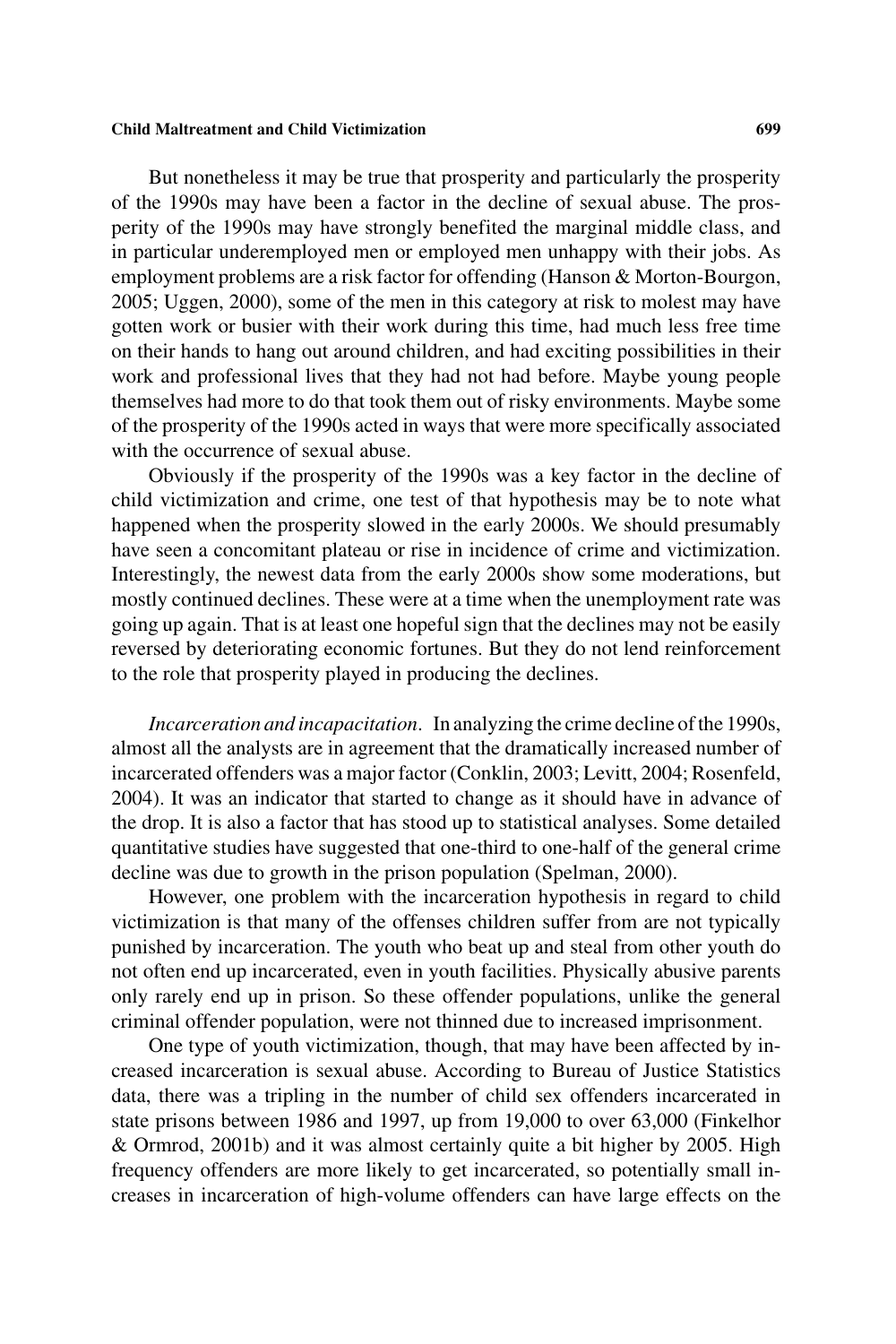overall offense rate. Large increases in incarceration could possibly have very dramatic effects. But even with sexual abuse, a problem with the incarceration theory is that some classes of child molesters, like incestuous abusers, are much less likely to be incarcerated than others. Curiously, from available data, it would appear that intrafamily abuse has declined as much as other child molesting if not more (Finkelhor & Jones, 2004). Adolescent perpetrators are also a group who comprise as much as a third of all sexual abusers, but they also are less likely than adults to be incarcerated, even though such incarcerations have also increased (Snyder & Sickmund, 2006). Offenses by adolescent sexual abusers appear to have declined in CPS data as much as offenses by adults (Finkelhor & Jones, 2004). Increased incarceration may have possibly resulted in a general deterrent effect on all offenders. But then the effects of incarceration become difficult to distinguish from some of the other theories, which also posit mechanisms that would generally deter offending. In any case, if incarceration is a key mechanism, it should have its biggest effect on the classes of individuals most likely to be incarcerated. So even in the case of sexual abuse, other factors must be at work, and incarceration does not explain why the declines have been so across-the-board.

*Agents of social intervention, police, and others*. In analyzing the general crime decline, another factor that has been widely debated is the role of increased policing. Funds were made available in the 1990s through various mechanisms, but in particular the Omnibus Crime Bill of 1994 to hire tens of thousands of additional police. The stated goal was 100,000 new officers, but UCR data suggest the increase for the decade was 50,000–60,000 or roughly a 14% increase (Levitt, 2004). Politicians eager to take credit for the crime decline have pointed to the putative success of this and related measures. But some observers have dismissed the policing hypothesis, arguing that the decline began well before the federal money for new officers began to flow into local governments coffers.

It also might superficially seem as though increased policing is not a very potent explanation for something like the decline in physical abuse. While more police patrolling the streets might deter gangs and property crime, do they really keep men from sexually abusing their daughters or mothers from scalding their babies?

But if the increased policing hypothesis is thought of as an increase in more generalized agents and mechanisms of social intervention, then a broad range of juvenile victimizations might indeed have been affected by this build up. For example, along with increases in the number of police, there were also increases in the number of social workers, child protection workers, and increases in the number of people engaged in various child safety and child abuse prevention activity (U.S. Census Bureau, 1982–2006). The new police activities in place by the early 1990s included not just community patrols, but also specialized domestic violence units with a mandate to intervene aggressively in violent families (Sherman,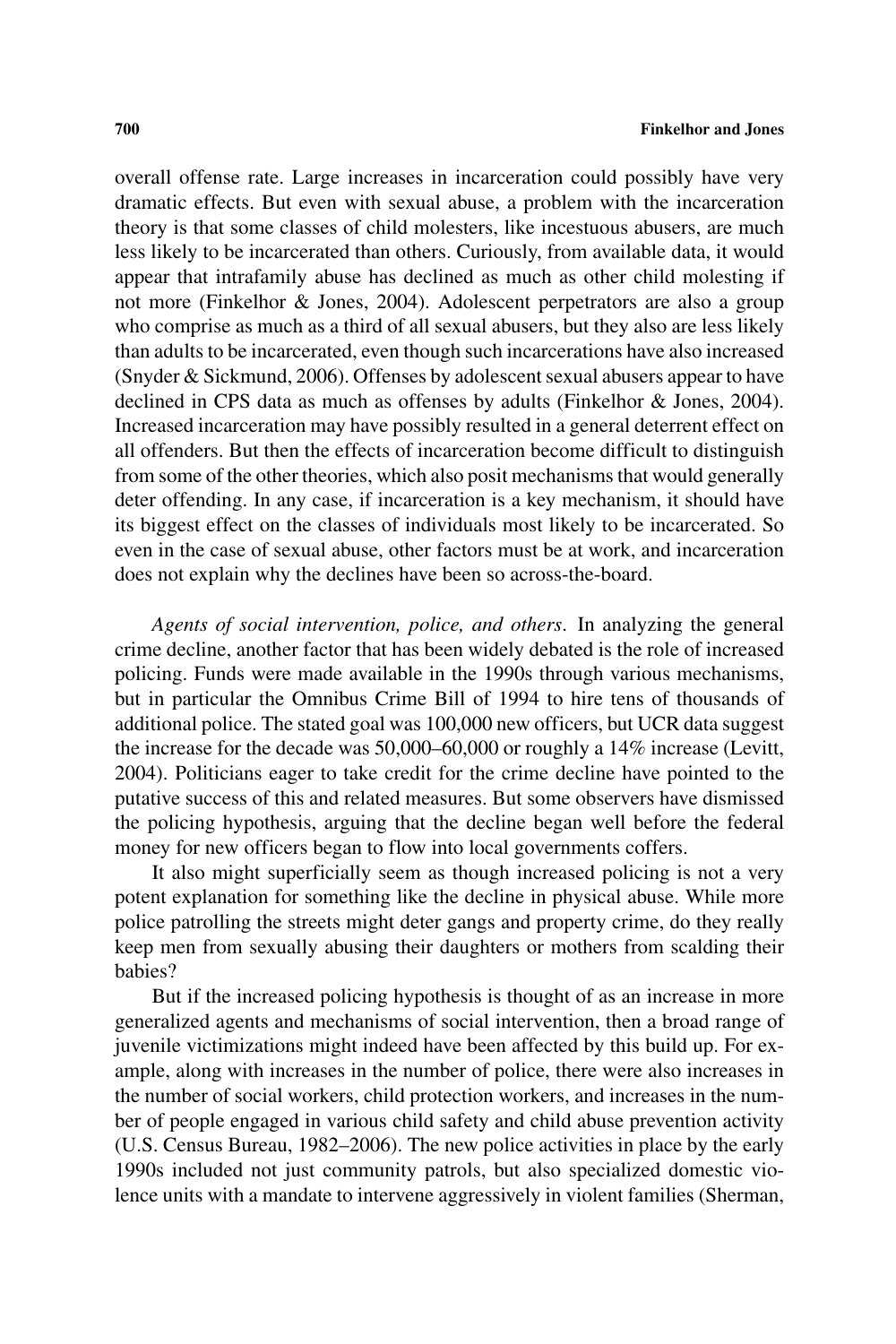Schmidt, & Rogan, 1992), specialized sexual assault officers to work in the investigation and prosecution of sexual abuse inside and outside of families (Glasscock et al., 2002; Martin & Besharov, 1991), and specialized school resource officers trained to reduce the quantity of youth-on-youth victimization (U.S. Department of Justice, 1999). This diversification of police activity was accompanied by a diversification of prosecutorial activity as well, as district attorneys took on domestic violence, sexual abuse and even in some cases juvenile crime. The mental health profession also increased the number of its professionals who were working more consciously in social control activities like facilities for delinquent youth, offender treatment programs in prisons and the community, and who were involved in anticrime activities through work with victims (Marans, Berkowitz, & Cohen, 1998).

The presence of these new agents of social control could well have curbed child victimization through a number of mechanisms. These agents were increasingly visible, both in media and in the community, and this presence may have deterred many offenders or would be offenders. Aggressive youth might be less likely to bully others knowing a police officer was just down the hall. Reading about arrests of child molesters in the news, other molesters may have become less confident that they could get away with a sexual encounter with a child. The new agents also undoubtedly had many cautionary encounters with offenders that may have terminated or reduced offending patterns. The batterer may have been chastened by the police visit to the household. Some of these new agents worked directly with victims, such as victim advocates. Some provided education and valuable prevention information to school children and parents. This education may have protected children considerably. Some of these agents simply empowered victims due to their presence and activism. These agents may have helped victims themselves become more resistant to victimization. In one of the few studies relevant to this explanation, researchers found that domestic homicide rates fell more rapidly in cities with the greatest growth in legal advocacy and other services for victims of domestic abuse (Dugan, Nagin, & Rosenfeld, 2003). Domestic violence and child victimization are closely related and similar effects from services and advocacy may apply.

Thus, if we think of the 1980s and early 1990s as a time when agents of social intervention, not just police, increased in number, diversity and in their approach to a variety of offenses, this makes a plausible explanation of why there might have been declines in not just conventional crime, but also forms of child abuse, child molesting and youth-on-youth offenses.

One important question about the agents of intervention explanation is how it accounts for a decline that only got started in the early 1990s. Some of the expansion of agents of social intervention dates far back to the 1970s and 1980s, when, for example, many new child protection workers were hired, and many new domestic violence units were established. It may have been that the first effect of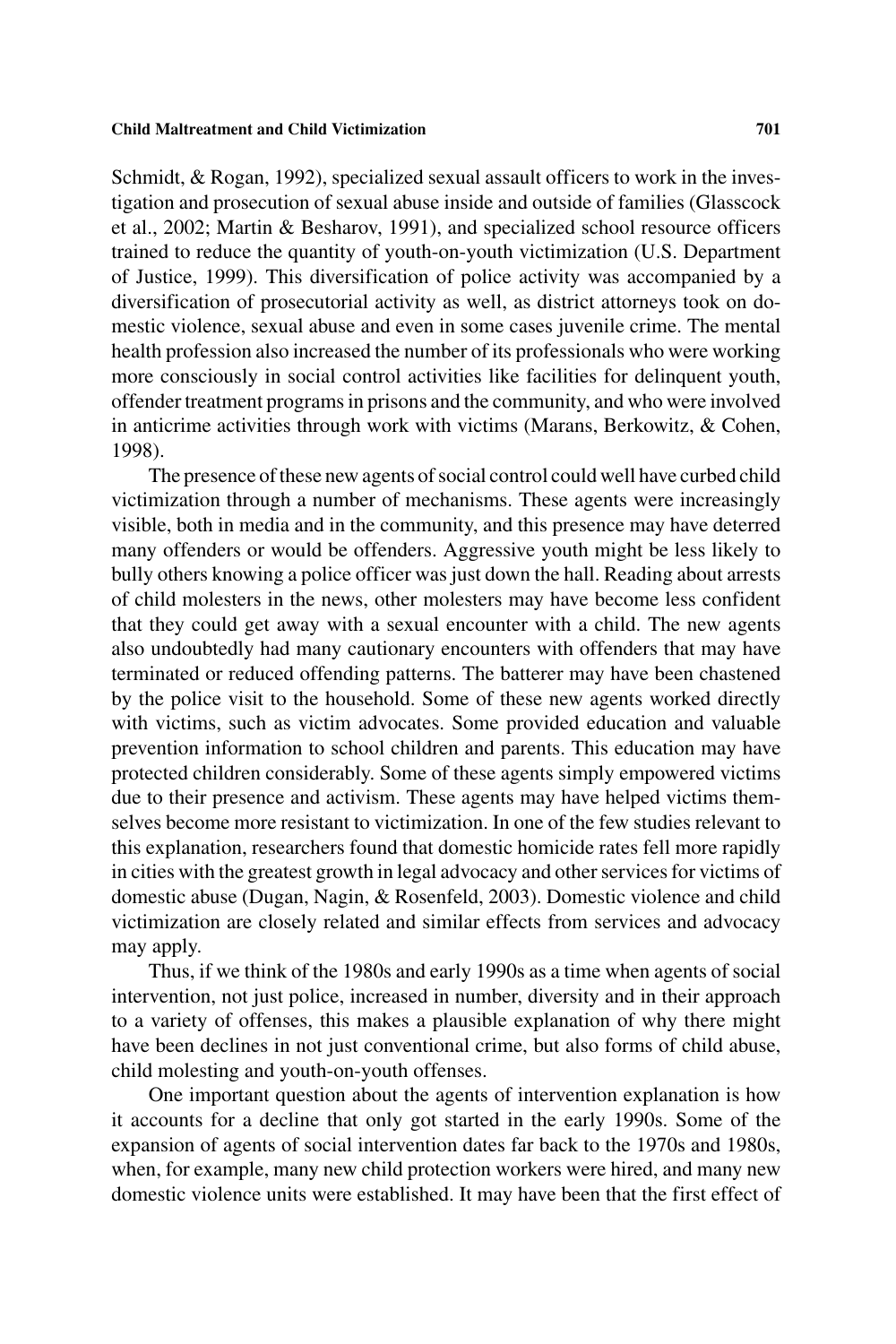these new agents was to inflate statistics. In fact, some believe that a growth of these agents was what accounts for the big increases in substantiated child maltreatment in the 1970s and 1980s and also a big spike in police identified juvenile crime in the 1980s. More juvenile crime was reported, for example, because officials were available to crack down on it, and various kinds of domestic assaults (like adolescents threatening their parents) got defined as criminal under new domestic violence policies (Snyder & Sickmund, 1999).

The agents of social intervention explanation may also account for why sexual abuse fell earlier and faster than physical abuse, and why both fell when neglect did not. Although effort is hard to allocate, most observers believe that more intensive prevention and intervention activities were directed at sexual abuse, which typically mobilized members of both the law enforcement as well as child welfare profession (Finkelhor, Cross, & Cantor, 2005). Observers generally agree that despite the large number of cases identified, few law enforcement personnel are involved in neglect intervention or prevention (Cross, Finkelhor, & Ormrod, 2005). Nonetheless, the agents of social intervention explanation do not really account exactly for why it was in the early 1990s that awareness efforts stopped being the main driver in the child abuse statistics and a real underlying decline either became evident or gained momentum. But it is an explanation that is plausible to the many professionals now working in various fields to prevent and respond to child victimization.

### *Other Possible Reasons for Juvenile Victimization Declines*

The declines in juvenile victimization, and the numerous improvements in child well-being during the same time period, provide an opportunity to consider explanations that go beyond those typically discussed in relation to crime trends. Below, we discuss three hypotheses that have not received much attention: arguments that values have shifted or that a generational change occurred, or that the dissemination of psychiatric medication has had a broad ameliorative impact.

*Changing norms and practices*. It is hard to know to what extent the increasing numbers of social intervention agents were the cause of or simply the reflection of changes of social norms and public awareness that were occurring in the population. But to explain the broad changes that have been occurring, it would probably be a mistake to attribute it all to the activities of the agents without taking the broader normative shifts into account. Some of this shift needs to be attributed to a broad range of opinion leaders, activists and volunteers in the fields of education, politics, mental health, social science, journalism and elsewhere drawing attention to juvenile victimization issues. At the same time, the population was becoming more educated in general and more exposed to the points of view of activists and professionals. All this may have contributed to changing norms and attitudes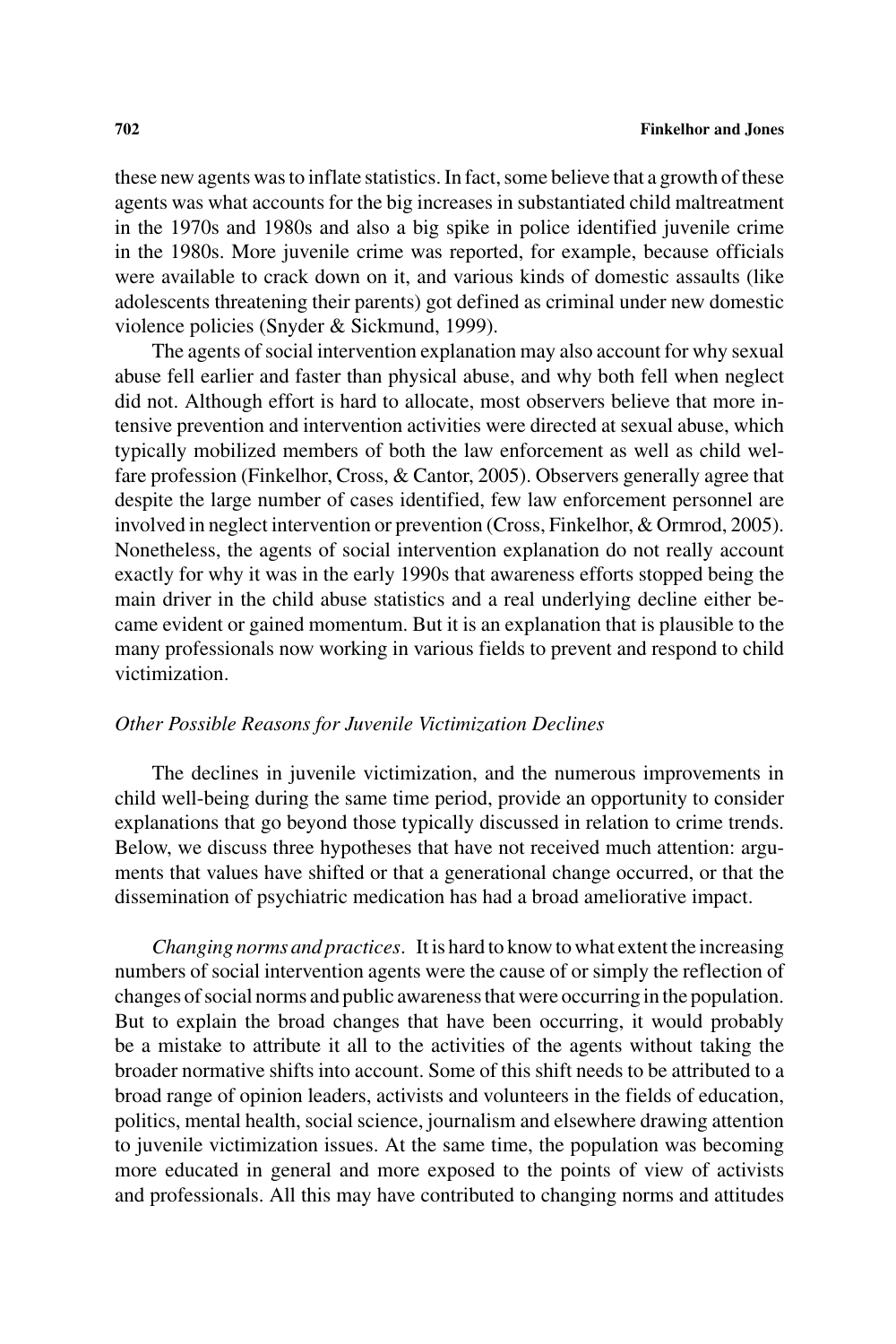about what is acceptable behavior and what kinds of child safety standards adults need to maintain, norms affecting both potential abusers and those who provide supervision as well.

As a result of this process, the public has in the last two decades become aware of various types of child victimization that they were less aware of a generation ago. Sexual abuse, of course, is perhaps the most dramatic example of changed awareness—a problem that was rarely discussed has become one that is frequently the topic of news and educational programs, not to mention major Hollywood films (e.g., *Mystic River*) and best-seller books (e.g., *Bastard Out of Carolina*). But physical abuse, domestic violence, school bullying, and sexual harassment, to name a few, have also received considerable exposure. It is plausible that this greater awareness has resulted in more protective action by families and others who work with children.

Parents may now be more cautious about whom they allow to be with their children and under which circumstances. It may have affected the kind of choices that women with young children make when they look for new husbands or boyfriends or decide on forming a family. Aware people including aware children may be quicker to short-circuit and report victimizations (Wolak, Mitchell, & Finkelhor, 2006).

The awareness has changed norms. Behaviors that were once tolerated, ignored or treated as minor, for example, bullying or parents hitting children, have come to be seen as more serious and damaging (Straus & Mathur, 1996). This may deter potential offenders from engaging in these behaviors, and may make observers more likely to act to stop them when they occur.

The awareness may have also affected the socialization process of children, leading to less offending behavior. For example, there is generally believed to be some level of intergenerational transmission for aggressive and sexually abusive behavior. As access to mental health services has increased (Kessler et al., 2005; Mechanic & Bilder, 2004), many childhood victims from previous generations have now gotten some professional help that may have helped forestall the repetition of such behaviors in the subsequent generation. But beyond professional help, many survivors of childhood victimization have probably gotten cultural help. Physical and sexual abuse and bullying are topics about which one can learn a considerable amount from the media, friends and other members of one's social network in the course of growing up. To the extent that victims of physical abuse and sexual abuse do not grow up in a climate of silence or embarrassment about these problems, such experiences may not induce quite the same feelings of shame, guilt or stigma. The corrosive effects of such experiences may well have been diminished by this more open social environment, leading to less intergenerational transmission. So it is plausible that cultural, educational, and normative factors may have played a role in the declines.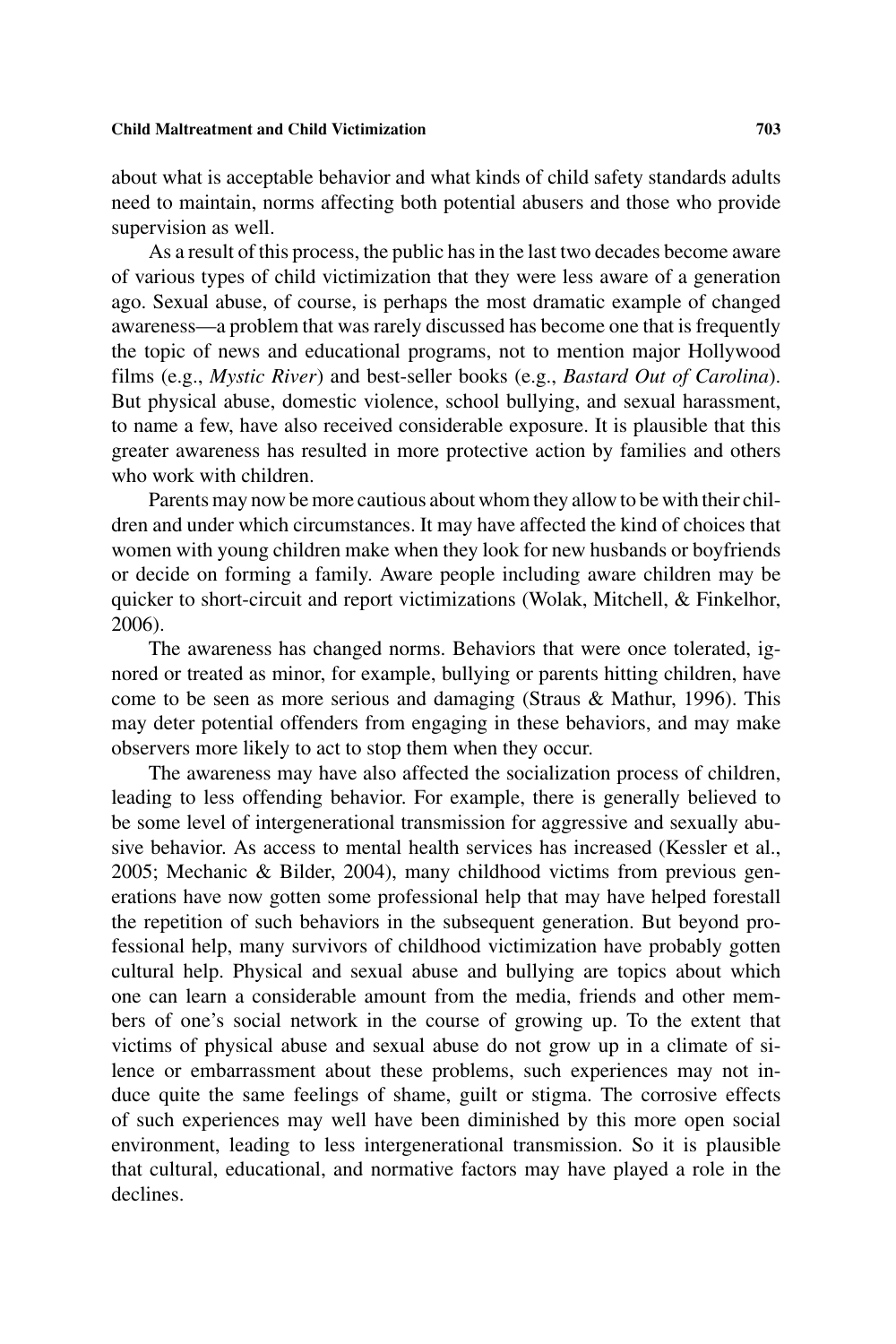### **704 Finkelhor and Jones**

A pattern that one might expect from the changing norms and practices explanation is that measures of real victimization (and other problems) might be going down at the same time that official reports of victimization might actually be going up due to the new awareness and concern. Some observers believed this was the case when parent surveys showed declining support for corporal punishment and less violence toward children, during the time that the official child abuse reports were rising (Straus & Gelles, 1986; Straus & Mathur, 1996). Patterns of the early and later 1990s, however, showed both self-report and official data on some victimization, like conventional crime, rising and then falling in tandem.

*Dissipation of the side effects of the cultural revolution of 1960s*. Another cultural change explanation for the decline, related or unrelated to what has just been discussed, contends that we are simply returning to a more historically normal level of social deviance after a period of unusual change (Lafree, 1999). It has been widely recognized that an enormous cultural revolution occurred starting in the 1960s. Aspects of this revolution have been referred to variously as the women's movement, the sexual revolution, the civil rights movement, the Vietnam War protest, and the counterculture. It was marked by an expansion of people's sense of what might be possible, a questioning of established norms, and a delegitimatizing of established institutions like governments, corporations, and the church.

Among many of the people it touched, the revolution did raise aspirations, undermined oppressive social arrangements, and inspired positive social changes. But it had possible side effects. For example, it may have created resentments among those who felt left out or unable to take advantage of its opportunities. It may have de-legitimatized institutions and social forces that had some stabilizing effects on some people, like traditional religious beliefs and police authority. It may have been particularly troublesome for people who needed to rely strongly on external authority and traditional norms to regulate and control their impulses, in contrast to people who had good internal gyroscopes and could experiment with developing new personal moralities and codes of conduct. Specifically, some people may have interpreted the sexual revolution to mean that all sexual prohibitions, including sex with children, were outdated. Some people may have understood the civil rights movement to mean that they were justified in obtaining extra-legal restitution for injustices and the counterculture to mean there was value to the expression of all impulses, including aggressive or sexual ones, whatever the circumstances (Lafree, 1998).

The side effects of the cultural revolution may have been behind an increase in criminal and sexually irresponsible behavior. Some of the crime increase in the 1970s, for example, may be a reflection of this phenomenon. But perhaps after 30 years the generation most affected by that revolution has largely aged out of the side effects, the influence of the attitudes that they spawned has dissipated, and the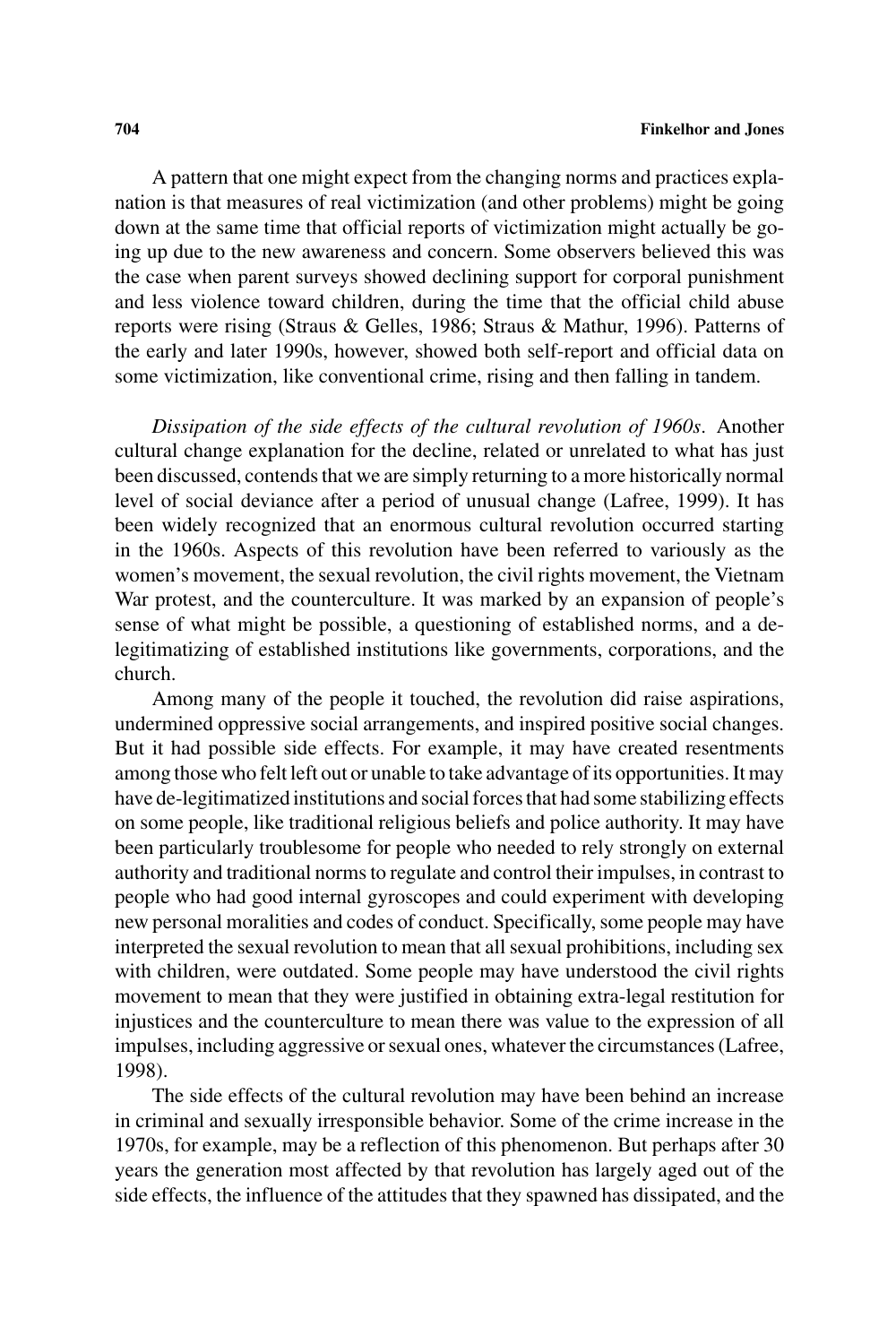culture has better integrated the changes. A trend supportive of this explanation comes from the Catholic clergy sexual abuse cases that show a big rise in the 1960s as this group of authority- and tradition-oriented men tried to cope with the changing culture. The number of cases takes a dramatic drop in the mid-1980s, as the clergy and the culture at large have perhaps better integrated the changes (John Jay College of Criminal Justice, 2003). This explanation could account for why a variety of other deviant behavior and social problems first deteriorated and then improved.

This hypothesis is reasonable for explaining why there was first a boom and then a bust in social problems. But it is an explanation that might have been expected to produce differing trends for differing cohorts. So, for example, one might have expected more continuing levels of deviance by older cohorts as younger cohorts, unaffected by the cultural revolution, emerged on the scene. But that is not what the pattern looks like. The deviance by both older and younger cohorts seemed to decline in roughly equal measures. Deviance does decline as people age, meaning that older cohorts have less deviance in all eras. But if a generational change is going on, the relative changes for different age groups should be different.

For this hypothesis to work then, it would have to argue that somewhat different mechanisms were at work at nearly the same time on different cohorts. That is, the 1960s generation aged out of their deviance at around the same time that the influence of the values of that era waned on the younger cohorts. Another problem is the dramatic character of the downturn. Behaviors and attitudes influenced by generational change tend to be slower to shift. So the dissipation of the cultural revolution explanation is not fully satisfying.

*Psychopharmacology*. Another interesting, but overlooked possible source of the declines is suggested by the particular timing of their onset in the early and mid-1990s. A technological revolution that was taking shape around and just prior to that time was the broad introduction and dissemination of several new classes of psychiatric medication. Prozac (fluoxetine hydrochloride) came to market in 1987 and within 5 years four-and-a-half million Americans had taken it, the fastest acceptance ever for a psychiatric drug (Olfson et al., 2002). Along with its descendents, it spurred a sea of change in the approach to depression, anxiety and other related mental health problems. Large segments of the population are now being treated pharmacologically by primary care doctors, patients who perhaps would have never previously sought psychiatric or mental health treatment, particularly men and the less well educated. Data show that the percentage of the population being treated for depression in a given year jumped from .7% in 1987 to 2.3% in 1997, and by the end of the period, much of that treatment involved drugs (Olfson et al., 2002; Zito et al., 2003).

At the same time, the percentage of youth being treated with psychiatric medication also increased dramatically (Jensen, Edelman, & Nemeroff, 2003; Olfson,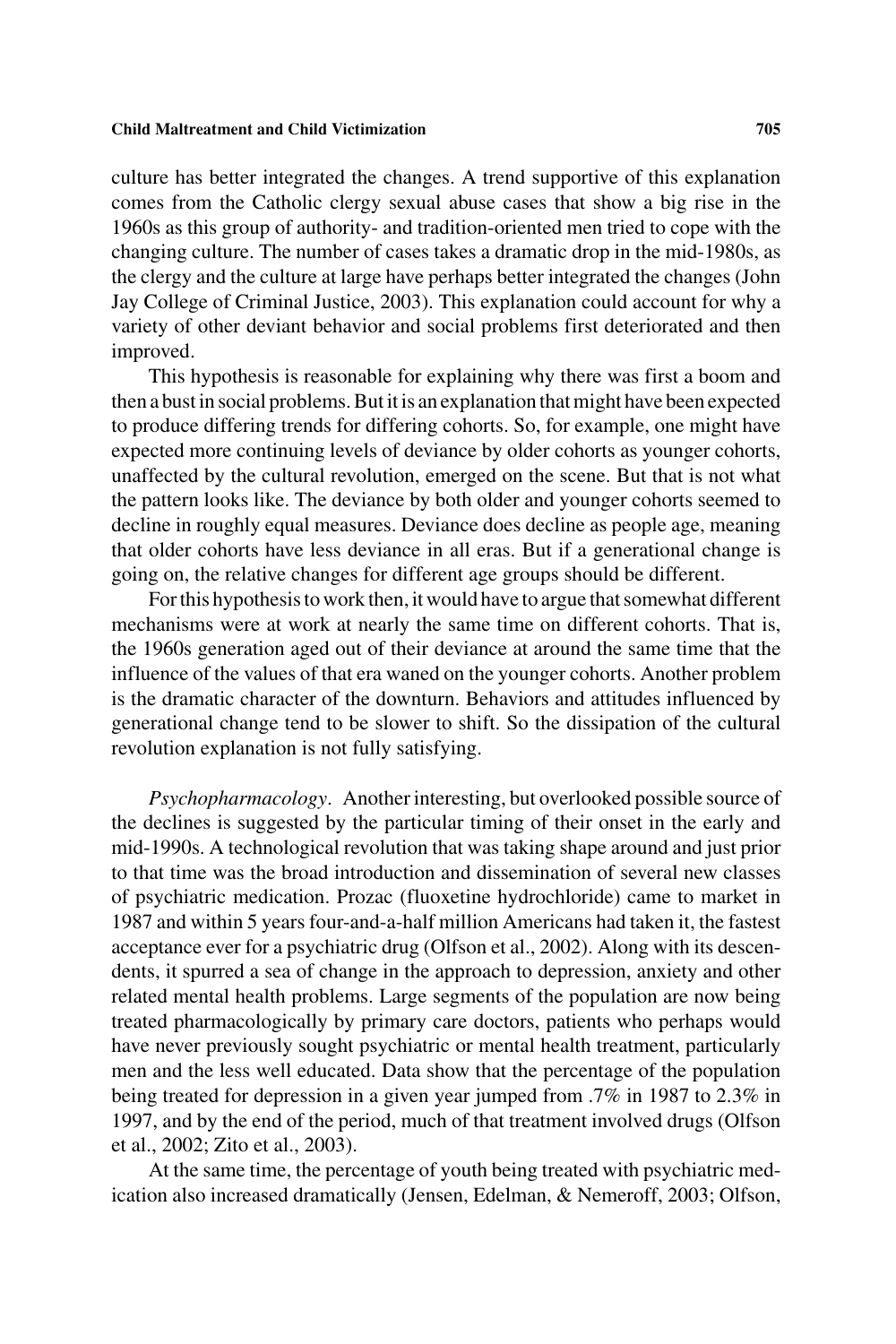Marcus, Weissman, & Jensen, 2002). One epidemiological analysis suggested that by 1996 6% of young people under age 20 were using prescribed psychotropic medication during the last year, a 2–3-fold increase from the previous decade, with the growth concentrated particularly in the period since 1991 (Zito et al., 2003). Stimulants (like methylphenidate/Ritalin) were the most common drug in usage and antidepressants close behind. There was an estimated 292% increase between 1990 and 1995 in the rate of school aged children diagnosed with ADHD and prescribed stimulants with the rise particularly concentrated between 1992 and 1993 (Robison, Sclar, Skaer, & Galin, 1999). By 1998, over 2.3 million office visits per year were for such diagnosis and stimulant prescription purposes among children 5–18 (Robison, Skaer, Sclar, & Galin, 2002).

How would the psychopharmacology revolution have made an impact on child victimization, child welfare, and crime in general? There could have been several vectors of influence. First, it certainly seems plausible that when you alleviate chronic depression, discouragement, and despair among a large segment of the population, you might have fewer individuals acting out aggressively and sexually. Second, if you help youth control their impulsive behavior, as methylphenidate seems to, you may have less delinquency and less risk-taking behavior that puts young people in danger of victimization. As young people feel more in control of themselves, they may be less alienated and less drawn to delinquent subgroups and delinquent activities. The psychiatric medications may help to improve family life and reduce interpersonal stress, leading to more effective parenting, less child maltreatment and better supervision. Some of the antidepressant drugs even depress libido, which may be an important factor in the decline of sexual abuse and sexual assault. So psychiatric drugs could have had broad effects on a variety of crimes, both offending and victimization, as well as on other social problems, including running away, risky sexual behavior and suicidal behavior, for which at least one study suggests time trend benefits (Gibbons, 2005).

The psychopharmacology explanation is clearly among the most compelling to account for an onset in the early to mid-1990s. Something dramatically new happened just prior to the decline and affected at least some portion of the at risk population. It is even more plausible than the economic prosperity explanation, since much of the prosperity did not trickle-down to at-risk individuals until after the crime and victimization declines had already started (Conklin, 2003). Where the psychopharmacology explanation may have the most problem is in accounting for the demographic breadth and universality of the declines. Drugs almost certainly did not disseminate uniformly or simultaneously to all segments of society, but reached certain accessible groups and localities before others (Jensen et al., 2003). When data are available on geography and ethnicity, they do not show smaller declines in groups that one might expect to be lagging in access to pharmaceuticals. Another puzzle concerns why the drugs did not have an even greater ameliorative effect on child neglect, since much neglect is thought to be a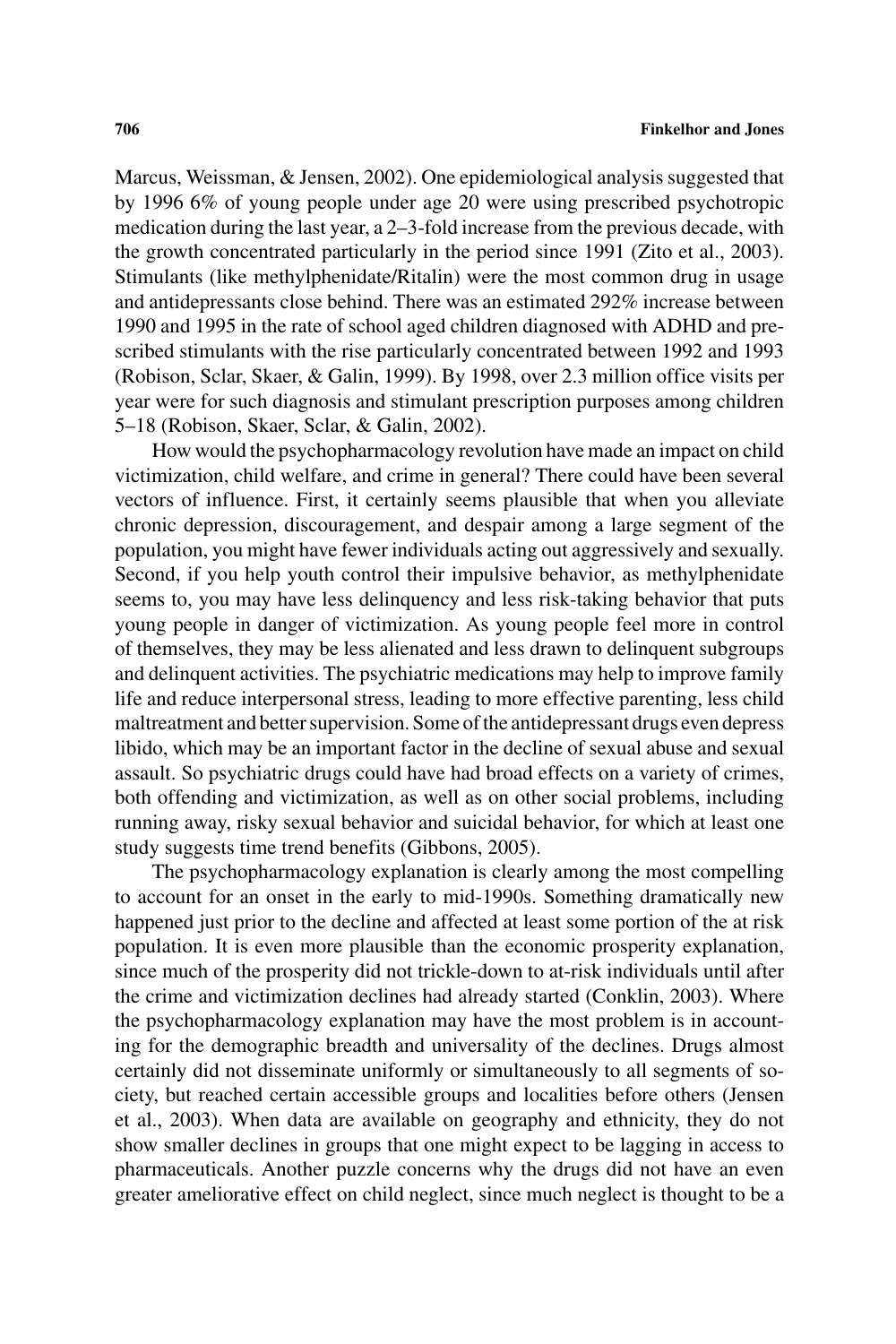function of depressed parents. Another problem is why if more youth were getting helpful prescription drugs to deal with mood issues, the use of the illegal drugs would not have been declining as a result. Nonetheless, the medication explanation seems like a plausible candidate worthy of further empirical investigation.

### **Taking Stock**

### *Where Does This Review Leave Matters?*

Most importantly, we believe the evidence for the existence of a decline in youth victimization is extremely strong. It is a reality deserving of much more attention and discussion. Something positive is going on in the social environment. Not only is there encouragement to be drawn from this development, but also, there are important lessons to be learned. If something is working, it is incumbent on us to find out what, and to try to do more of it or expand its impact in some way. For these reasons, we should be highlighting the trends identified here, and encouraging as many interested people as possible to search for an understanding of exactly what has been and is going on.

Next, we need to formulate plans to investigate some of the most promising of the explanations, to gather confirmatory or dis-confirmatory empirical evidence about them. Based on the arguments and evidence we have reviewed, we think the explanations concerned with economic prosperity, increasing numbers of agents of social intervention and psychiatric pharmacology are ones that merit particular investigation. A wide variety of research strategies are warranted. Analyses can be done, for example, using smaller geographic units, such as counties, to see if such things as changes in economic conditions or prescription levels were associated with the timing and magnitude of changes in child maltreatment and crime victimization. Even prospective intervention designs can be undertaken to see if policies based on these factors actually make a difference: providing income enhancements to maltreating families, psychiatric medications to abusers or increasing the numbers of child welfare, and law enforcement specialists in some areas.

The search for additional explanations also needs to be prolonged. Those reviewed here are certainly not exhaustive. Suggestions have been made about the possible ameliorative effects of the reduction of environmental lead, increased access to higher education, and the development of the Internet. (Ouimet, 2005, November).

International comparisons are an important source of information for both the generating and confirming hypotheses about the declines. Canada, for example, also witnessed a decline in crime during the period when U.S. crime rates were dropping (Ouimet, 2005, November). But since Canada did not expand its prison population or its police force, Canadian analysts have been skeptical that these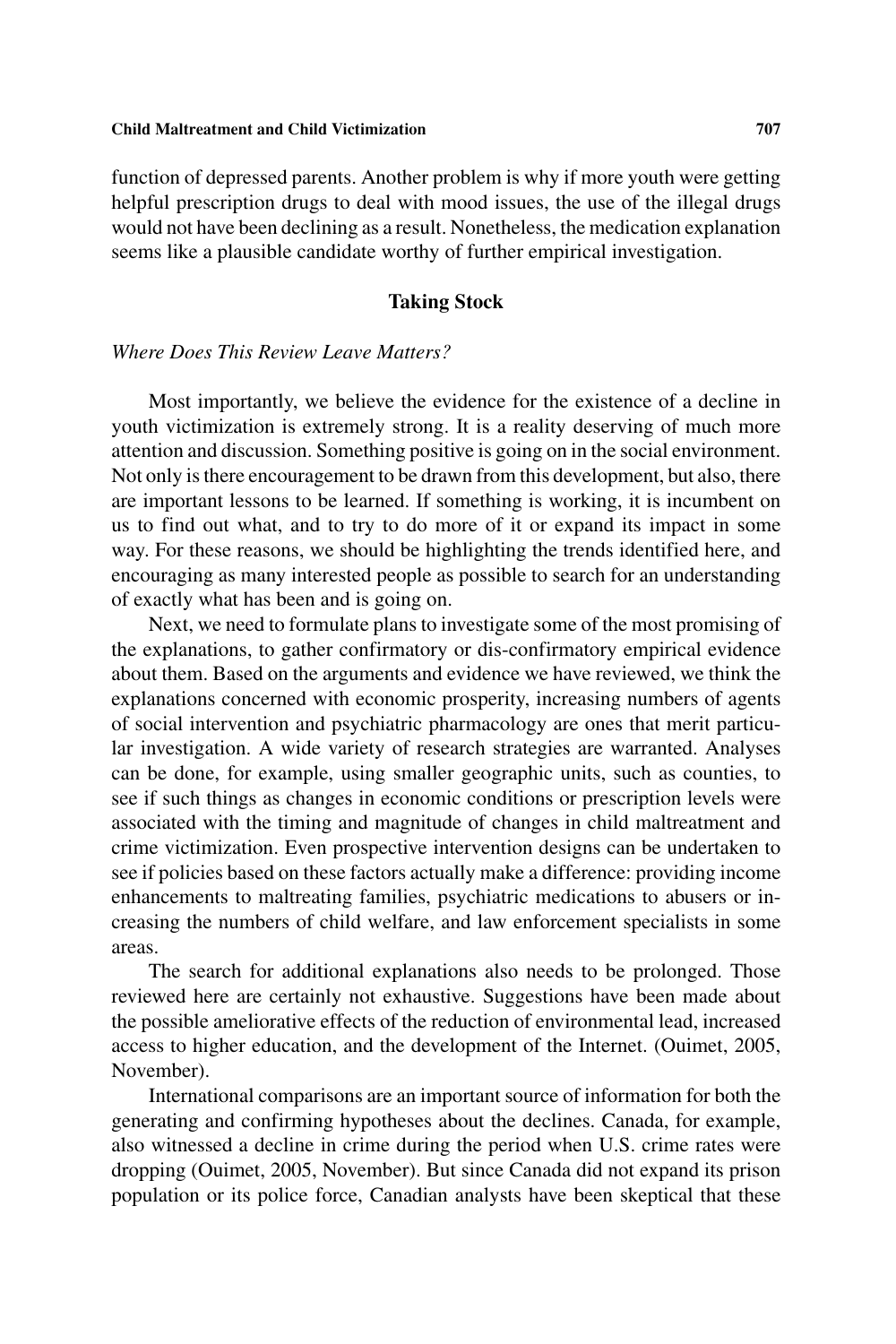two factors widely cited by U.S. analysts were actually that consequential. The Canadian National Incidence Study actually documented large increases in overall child maltreatment, physical abuse, neglect, and emotional maltreatment, but stable or declining sexual abuse rates, during the 1990s (Trocme et al., 2005), but some Canadian observers believe that most or all of this increase was due to an expansion of abuse categories to include children exposed to domestic violence and other family problems (N. Trocme, personal communication, May 17, 2006).

Ultimately, we think it very unlikely that one particular explanation will account for all of the declines. It is much more likely that the declines are the product of multiple ameliorative factors, and even that different particular kinds of child victimization have responded to different sets of factors. Thus, economic factors may be responsible for property crime victimization declines, while psychopharmacology may have had the biggest impact on sex offenses. Factors may have had interacting and mutually reinforcing effects: for example, the adoption of new values may be more rapid in an optimistic environment created by economic progress. There may have also been "tipping point" effects (Gladwell, 2002) as a certain number of cumulating positive changes occurred that resulted in a sudden, rapid cascade of improvement. The cascade may have occurred, for example, in the growth of people invested in the idea of protecting children from assaults and sexual abuse, certainly a noble and appealing idea. Or the cascade may have been in the idea that one could get in a lot more trouble or lose status acting in violent or abusive ways, especially toward a child. If the change resulted from interactions or self-propagating cascades, providing the evidence for the interaction of various mechanisms and various problems will certainly be a challenging research undertaking.

What are some of the policy implications of these hypotheses if evidence in their favor should become stronger? An obvious implication, not lost on child protection activists and professionals, is that social and technological developments beyond their own narrow sphere of effort, may act to leverage (or in theory impede) the objectives they seek with a power even greater than those that they can exert. This kind of influence has long been acknowledged with regard to economics, in so far as most child protection professionals have tended to promote poverty reduction as a component to child safety enhancement. But perhaps more attention should also be paid to other potentially transformative forces such as technology and its ramifications for drug treatment, behavioral management, genetic screening, contraception, family communications, and parenting education. While child protection professionals may not have expertise in these areas, they may have the ability to promote the dissemination and adapt the uses of technologies to have faster and more pervasive impacts on reducing child victimization. The fact that little or no research exists on child maltreatment among children or parents using psychiatric medication does suggest that child protection professionals have been slow to even envision such a connection. The child protection field may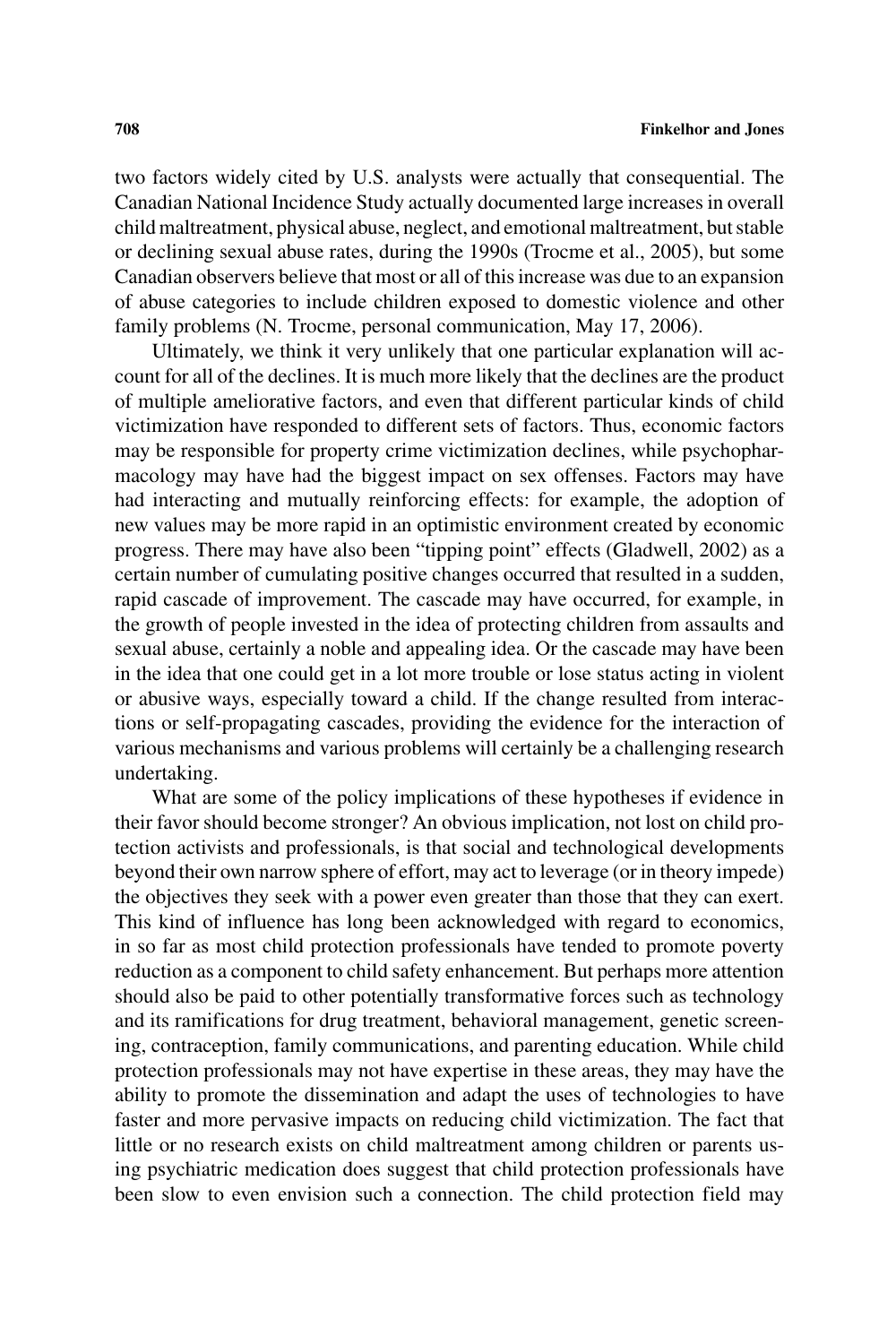need mechanisms to better monitor and integrate information from a wide variety of other fields where social, organizational, and technological change may be occurring.

This analysis also suggests renewed attention to the possible connections between economic forces and child maltreatment. While child advocates are in wide agreement that prosperity and antipoverty measures help protect children, there really is not sufficient understanding about what specific economic forces and economic policies result in greater child safety. For example, based on knowledge at the time, child advocates had great qualms about the potential for the welfare reform legislation of the 1996 to increase child maltreatment, particularly neglect, because of its work requirements directed to poor mothers and other burdens (Aber, Brooks-Gunn, & Maynard, 1995; Allen, 1996; Knitzer & Bernard, 1997). But for the most part, analysts have been unable to identify any increase in child maltreatment or even broader deterioration of child well-being as a result of the 1990s welfare reform (Geen, Fender, Leos-Urbel, & Markowitz, 2001; Sengupta, 2000). This raises the question of whether there are specific kinds of employment opportunities, tax incentives, transfer payments, housing subsidies, or income streams that have more effect or specific effects on various kinds of child safety and child welfare outcomes (Winship & Jencks, 2004). If more of the specific mechanisms by which prosperity improves child safety can be discovered, then some targeted programs may be able to continue progress, or stave off deterioration, even in economic downturns of the future.

Another policy matter worthy of consideration is how the child welfare improvements detailed in this article should be handled in the public and political forum. Some advocates and practitioners have worried that drawing attention to the declines will prompt politicians and policymakers to cut funding and withdraw support, claiming that it is no longer needed. They point to the possibility of this feeding the trends of antigovernment political rhetoric and concerns about growing governmental fiscal exigencies. It is true that rising social problem rates have been effective in some places and some times in promoting and sustaining public and political attention (Best, 1990). But the opposite dynamic—idea that good news means bad news—does not have much precedent. The decline in crime, for example, has received considerable attention, but has not inspired calls for reductions in police or prison funding. Advocates in the teenage pregnancy field have actually been quite public in promoting the declines as arguments for continuing efforts. It can be argued that policymakers like to see a return on their investment, and often get discouraged when it appears that nothing works. The era of continually rising numbers of child maltreatment and crime victimization cases is probably over. In our view, child welfare advocates should draw attention to the declines in child maltreatment and other forms of child victimization as evidence of an encouraging trend whose momentum should be maintained and accelerated. By almost any standard, levels of child victimization, even after the declines, are still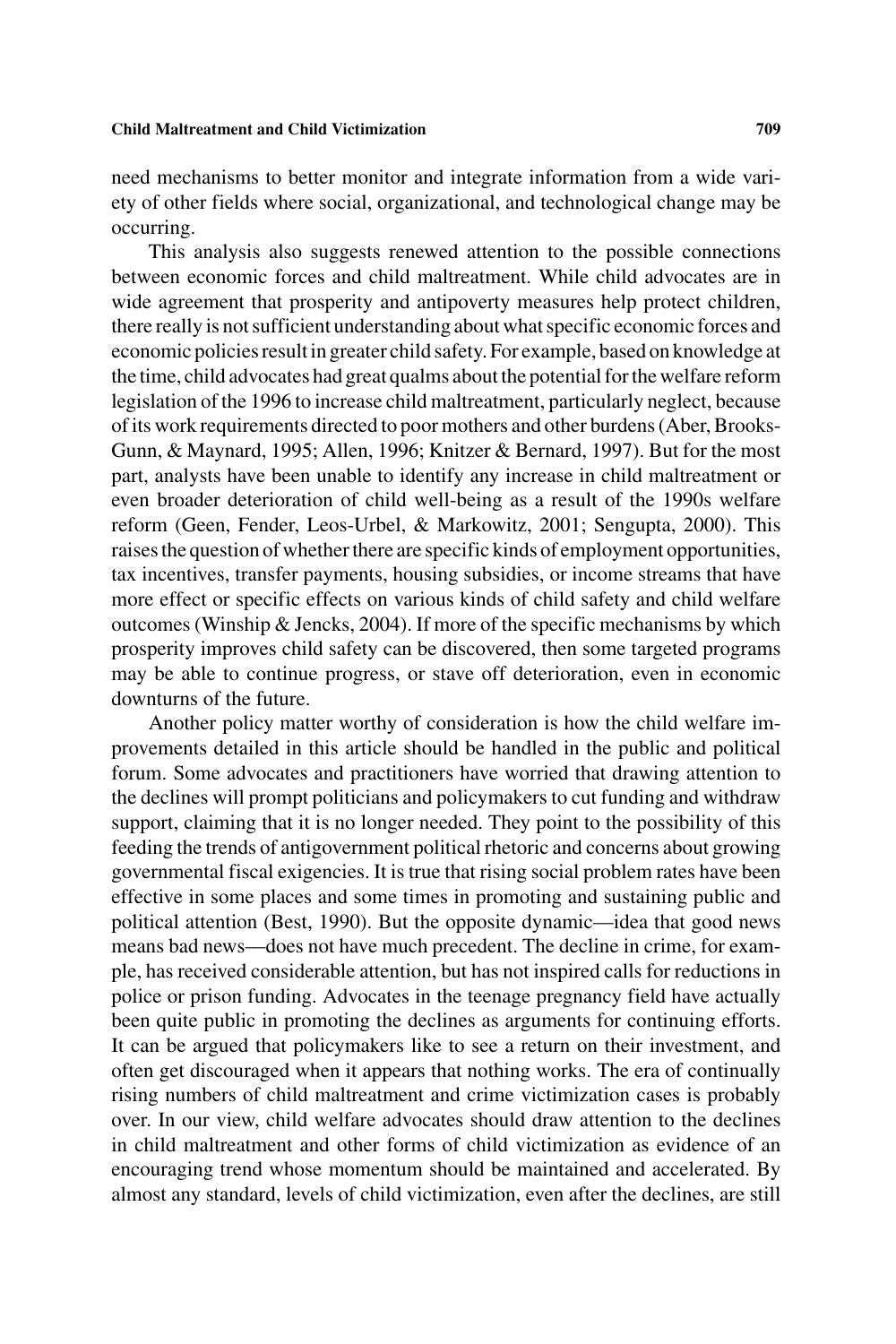disturbingly high. New issues, such as clergy abuse and the increased availability of child pornography images, have continued to surface. Media attention to child victims has a strong foundation in current journalistic practice and public interest and it is not going to disappear anytime soon. In the context of continuing education about the size and seriousness of the existing problems, it would seem to make sense to draw greater attention to the declines. We are actually quite baffled about why recent epidemiological reports on child maltreatment have given so little attention to the issue (U.S. Department of Health and Human Services - Administration on Children Youth and Families, 2006).

In short, we see the declines in child maltreatment and child victimization as an important issue for discussion by researchers, practitioners, and policymakers, who need to collaborate to understand what is going on and why and what are the policy and practice implications. If we can answer these questions, we may be much closer to extending or even accelerating these trends, and that is a prospect virtually everyone would celebrate.

### **References**

- Aber, L. J., Brooks-Gunn, J., & Maynard, R. (1995). The effects of welfare reform on teenage parents and their children. *The Future of Children, 5*(2), 3–71.
- Achenbach, T. M., Deumenci, L., & Rescorla, L. A. (2003). Are American children's problems still getting worse? A 23-year comparison. *Journal of Abnormal Child Psychology, 31*(1), 1–11.
- Allen, M. (1996). *The implications of the Welfare Act for Child Protection*. Washington, DC: The Children's Defense Fund.
- Baum, K. (2005). *Juvenile victimization and offending, 1993-2003* (Bureau of Justice Statistics Special Report No. NCJ209468). Washington, DC: Office of Justice Programs, U.S. Department of **Justice**.
- Best, J. (1990). *Threatened children: Rhetoric and concern about child-victims*. Chicago: The University of Chicago Press.
- Blumstein, A., & Wallman, J. (2000). *The crime drop in America*. New York: Cambridge University Press.
- Braga, A. A., Kennedy, D. M., Waring, E. J., & Morrison Piehl, A. (2001). Problem-oriented policing, deterrence, and youth violence: An evaluation of Boston's operation ceasefire. *Journal of Research in Crime and Delinquency, 38*, 195–225.
- Bureau of Justice Statistics. (2006).*Criminal offender statistics*. Retrieved June 9, 2006, from http://ww w.ojp.usdoj.gov/bjs/crimoff.htm. BJS Statisticians.
- Cameron, S. (1994). A review of the econometric evidence on the effect of capital punishment. *Journal of Socio-Economics, Spring/Summer, 23*, 197–214.
- Centers for Disease Control and Prevention National Centers for Injury Prevention and Control. (2005). *Web-based Injury Statistics Query and Reporting System (WISQARS)*. Retrieved December 20, 2004, from http://webappa.cdc.gov/sasweb/ncipc/mortrate.html. Author.
- Child Trends Demographics. (2005a).*Family Structure*. Retrieved November 4, 2005, from http://www .childtrendsdatabank.org/tables/59 Table 1.htm. Child Trends Databank.
- Child Trends Demographics. (2005b). *Number of Children*. Retrieved November 4, 2005, from http://www.childtrendsdatabank.org/tables/53 Table 1.htm. Child Trends Databank.
- Child Trends Demographics. (2005c). *Racial and Ethnic Composition of the Child Population*. Retrieved November 4, 2005, from http://www.childtrendsdatabank.org/tables/60 Table 1.htm. Child Trends Databank.
- Conklin, J. E. (2003). *Why crime rates fell*. Boston: Allyn and Bacon.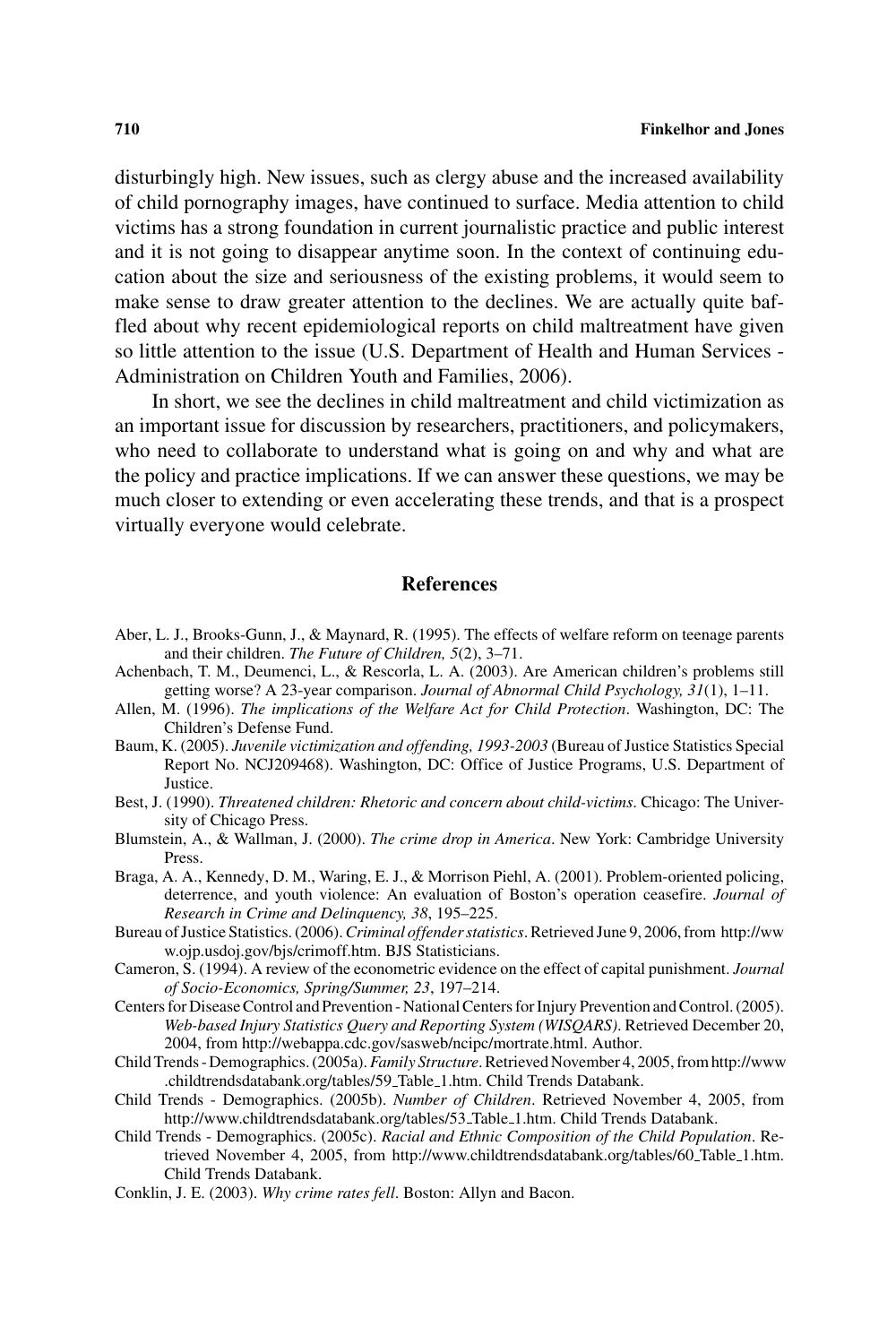- Cross, T., Finkelhor, D., & Ormrod, R. K. (2005). Police involvement in child protective services investigations. *Child Maltreatment, 10* (3), 224–244.
- Dezhbakhsh, H., Rubin, P., & Shepherd, J. (2002). *Does capital punishment have a deterrent effect? New evidence from port-moratorium panel data*. Atlanta, GA: Emory University.
- DiIulio, J. (1996). Help wanted: Economists, crime, and public policy. *Journal of Economic Perspectives, Winter, 10*, 3–24.
- Donohue, J. J., & Levitt, S. D. (2001). The impact of legalized abortion on crime. *The Quarterly Journal of Economics, 116*, (2), 379–420.
- Donohue, J. J., & Levitt, S. D. (2004). Further evidence that legalized abortion lowered crime: A reply to Joyce. *The Journal of Human Resources*, *XXXIX*(1), 29–49.
- Dugan, L., Nagin, D., & Rosenfeld, R. (2003). Exposure reduction or retaliation? The effects of domestic violence resources on intimate partner homicide. *Law & Society Review, 37* (1), 169– 198.
- Durfee, M., Tilton Durfee, D., & West, M. P. (2002). Child fatality review: An international movement. *Child Abuse & Neglect, 26*, 619–636.
- Ehrlich, I. (1975). The deterrent effect of capital punishment: A question of life and death. *American Economic Review, 65* (3), 397–417.
- Ehrlich, I. (1977). Capital punishment and deterrence: Some further thoughts and evidence. *Journal of Political Economy, 85* (7), 741–788.
- Farley, R. (1998). *The new American reality: Who we are, how we got here, where we are going*. New York: Russell Sage Foundation.
- Federal Interagency Forum on Child and Family Statistics. (2000). *America's children: Key national indicators of well-being, 2000*. Washington, DC: U.S. Government Printing Office.
- Federal Interagency Forum on Child and Family Statistics. (2005). *America's children: Key National indicators of well being - 2004*. Washington, DC: U.S. Government Printing Office.
- Finkelhor, D., Cross, T. P., & Cantor, E. (2005). The justice system for juvenile victims: A comprehensive model of case flow. *Trauma Violence & Abuse, 6* (2), 83–102.
- Finkelhor, D., & Jones, L. M. (2004). *Explanations for the decline in child sexual abuse cases*(Juvenile Justice Bulletin No. NC199298). Washington, DC: Office of Juvenile Justice and Delinquency Prevention.
- Finkelhor, D., & Ormrod, R. K. (2001a). *Homicides of children and youth* (Juvenile Justice Bulletin No. NCJ187239). Washington, DC: Office of Juvenile Justice & Delinquency Prevention.
- Finkelhor, D., & Ormrod, R. K. (2001b). *Offenders incarcerated for crimes against juveniles* (Juvenile Justice Bulletin No. NCJ191028). Washington, DC: United States Department of Justice, Office of Juvenile Justice and Delinquency Prevention.
- Finkelhor, D., Ormrod, R. K., Turner, H. A., & Hamby, S. L. (2005). The victimization of children and youth: A comprehensive, national survey. *Child Maltreatment, 10* (1), 5–25.
- Foote, C. L., & Goetz, C. F. (2005). *Testing economic hypotheses with state-level data: A comment on Donohue and Levitt (2001)* (Working paper No. 05-15). Boston: Federal Reserve Bank of Boston.
- Fox, J. A. (1996). *Trends in juvenile violence: A report to the United States Attorney General on current and future rates of juvenile offending*. Washington, DC: Bureau of Justice Statistics.
- Fryer, R. G., Heaton, P. S., Levitt, S. D., & Murphy, K. M. (2005). *Measuring the impact of crack cocaine*. (NBER Working Papers No. 11318). Cambridge, MA: National Bureau of Economic Research, Inc.
- Geen, R., Fender, L., Leos-Urbel, J., & Markowitz, T. (2001). *Welfare reform's effect on child welfare caseloads*. Washington, DC: The Urban Institute.
- Gibbons, R. D. (2005). The relationships between antidepressant medication use and rate of suicide. *Archives of General Psychiatry, 62* (2), 165–172.
- Gladwell, M. (2002). *The tipping point: How little things can make a big difference*. New York: Little, Brown & Company.
- Glasscock, B., Bilchik, S., Chandler, N., Rosenblatt, D., Cromartie, G., & Needle, J. (2002). *Building partnerships that protect our children: Recommendations from the 2001 Child Protection Summit*. Washington, DC: International Association of Chiefs of Police, Child Welfare League of America, Office of Juvenile Justice & Delinquency Prevention, & National Children's Alliance.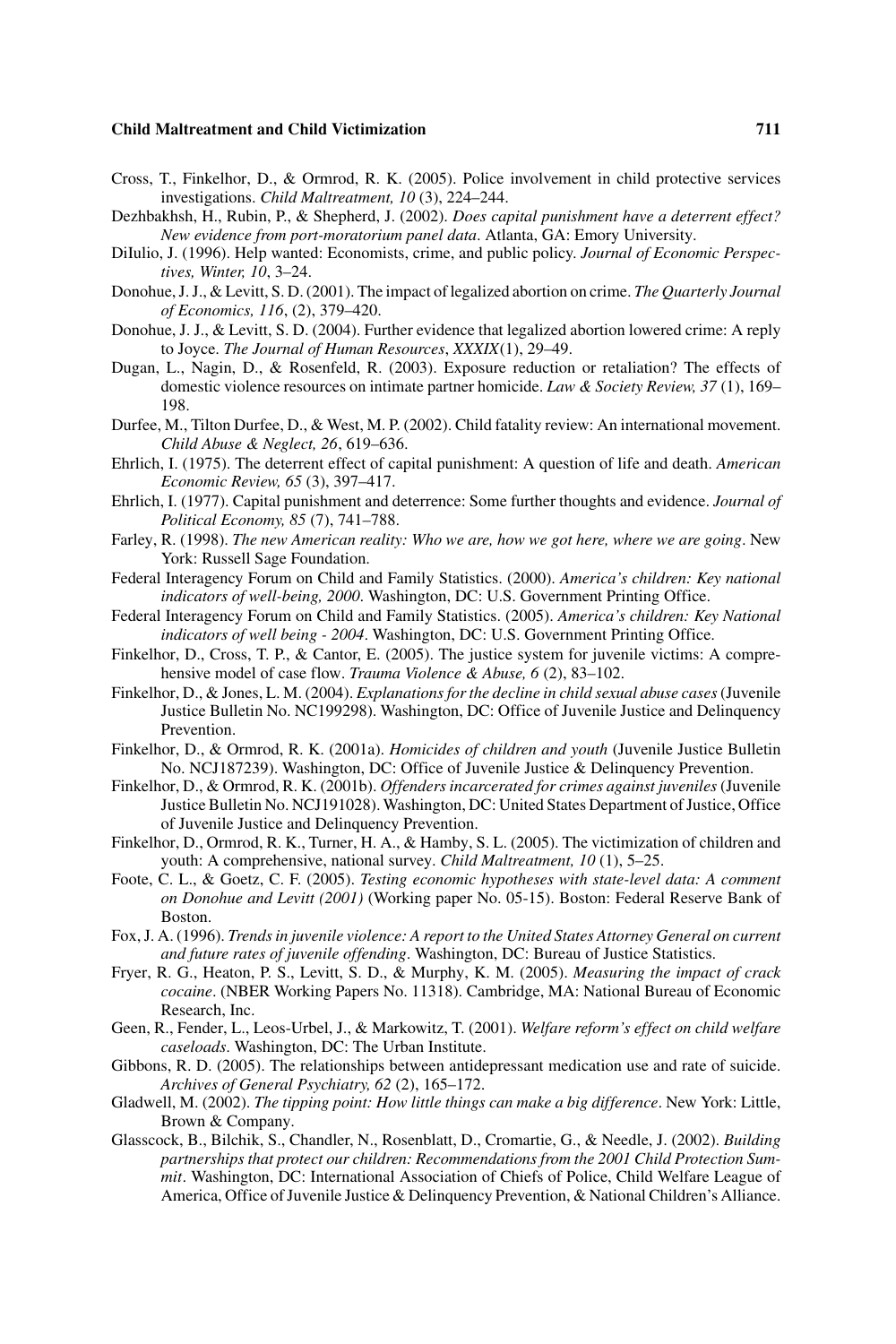#### **712 Finkelhor and Jones**

- Gruber, J., Levine, P., & Staiger, D. (1999). Abortion legalization and child living circumstances: Who is the "Marginal Child"? *The Quarterly Journal of Economics, 114* (1), 263–291.
- Hammer, H., Finkelhor, D., & Sedlak, A. J. (2002). *Runaway/thrownaway children: National estimates and characteristics* (Juvenile Justice Bulletin No. NCJ196469). Washington, DC: Office of Juvenile Justice & Delinquency Prevention.
- Hanson, R. K., & Morton-Bourgon, K. E. (2005). The characteristics of persistent sexual offenders: A meta-analysis of recidivism studies. *Journal of Consulting and Clinical Psychology, 73*, 1154–1163.
- Hernandez, D. J. (1993). *America's children: Resources from family, government, and the economy*. New York: Russell Sage Foundation.
- Hirschi, T. (1969). *Causes of delinquency*. Los Angeles: University of California Press.
- Jensen, P. S., Edelman, A., & Nemeroff, R. (2003). Pediatric psychopharmacoepidemiology: Who is prescribing, for whom, and why? In A. Martin, L. Scahill, D. Charney & J. Leckman (Eds.), *Textbook of child adolescent psychopharmacology*. New York: Oxford University Press.
- John Jay College of Criminal Justice. (2003). *The nature and scope of the problem of sexual abuse of minors by Catholic priests and deacons in the United States*. Retrieved December 7, 2005, from http://www.usccb.org/nrb/johnjaystudy/index.htm. United States Conference of Catholic Bishops (USCCB).
- Johnston, L. D., O'Malley, P. M., Bachman, J. G., & Schulenberg, J. E. (2005). *Monitoring the Future National Survey results on drug use, 1975-2004: Volume 1, Secondary school students* (No. 05-5727). Bethesda, MD: National Institute on Drug Use.
- Jones, L. M., Finkelhor, D., & Halter, S. (2006). Child maltreatment trends in the 1990's: Why does neglect differ from sexual and physical abuse. *Child Maltreatment, 11* (2), 107–120.
- Jones, L. M., Finkelhor, D., & Kopiec, K. (2001). Why is sexual abuse declining? A survey of state child protection administration. *Child Abuse & Neglect, 25* (9), 1139–1158.
- Kessler, R. C., Demler, O., Frank, R. G., Olfson, M., Pincus, H. A., Walters, E. E., Wang, P., Wells, K. B., & Zaslavsky, A. M. (2005). Prevalence and treatment of mental disorders, 1990 to 2003. *The New England Journal of Medicine, 352* (24), 2515–2523.
- Knitzer, J., & Bernard, S. (1997). The new welfare law and vulnerable families: Implications for child welfare/child protection systems. *Children and Welfare Reform, Issue Brief 3*. New York: Columbia University Press.
- Lafree, G. (1998). *Losing legitimacy: Street crime and the decline of social institutions in America*. Boulder, CO: Westview Press.
- Lafree, G. (1999). Declining violent crime rates in the 1990's: Predicting crime booms and busts. *Annual Review of Sociology, 25* (1), 145–169.
- Land, K. C., Lamb, V. L., & Kahler Mustillo, S. (2001). Child and youth well-being in the United States, 1975-1998: Some findings from a new index. *Social Indicators Research, 56*, 241–320.
- Lanning, K. V. (2001). *Child molesters: A behavioral analysis* (Bulletin No. 2-86-005-4). Alexandria, VA: National Center for Missing & Exploited Children.
- Levitt, S. D. (2004). Understanding why crime fell in the 1990s: Four factors that explain the decline and six that do not. *Journal of Economic Perspectives, 18* (1), 163–190.
- Lott, J. R., & Whitley, J. E. (2001). *Abortion and crime: Unwanted children and out-of-wedlock births*. Yale Law & Economics Research Paper No. 254. (http://ssrn.com/abstract=270126).
- Lynch, J. P. (2002). *Trends in juvenile violent offending: An analysis of victim survey data* (No. NCJ 191052). Washington, DC: U.S. Department of Justice.
- Marans, S., Berkowitz, S. J., & Cohen, D. J. (1998). Police and mental health professionals. Collaborative responses to the impact of violence on children and families. *Child & Adolescent Psychiatric Clinics of North America, 7* (3), 635–651.
- Martin, S. E., & Besharov, D. J. (1991). *Police and child abuse: New policies for expanded responsibilities*. Washington, DC: National Institute of Justice.
- Mechanic, D., & Bilder, S. (2004). Treatment of people with mental illness: A decade-long perspective. *Health Affairs, 23* (4), 84–95.
- Milner, J. S. (1993). Individual and family characteristics associated with intrafamilial child physical and sexual abuse. In P. K. Trickett & C. J. Schellenbach (Eds.), *Violence against children in the family and community* (pp. 141–170). Washington, DC: American Psychological Association.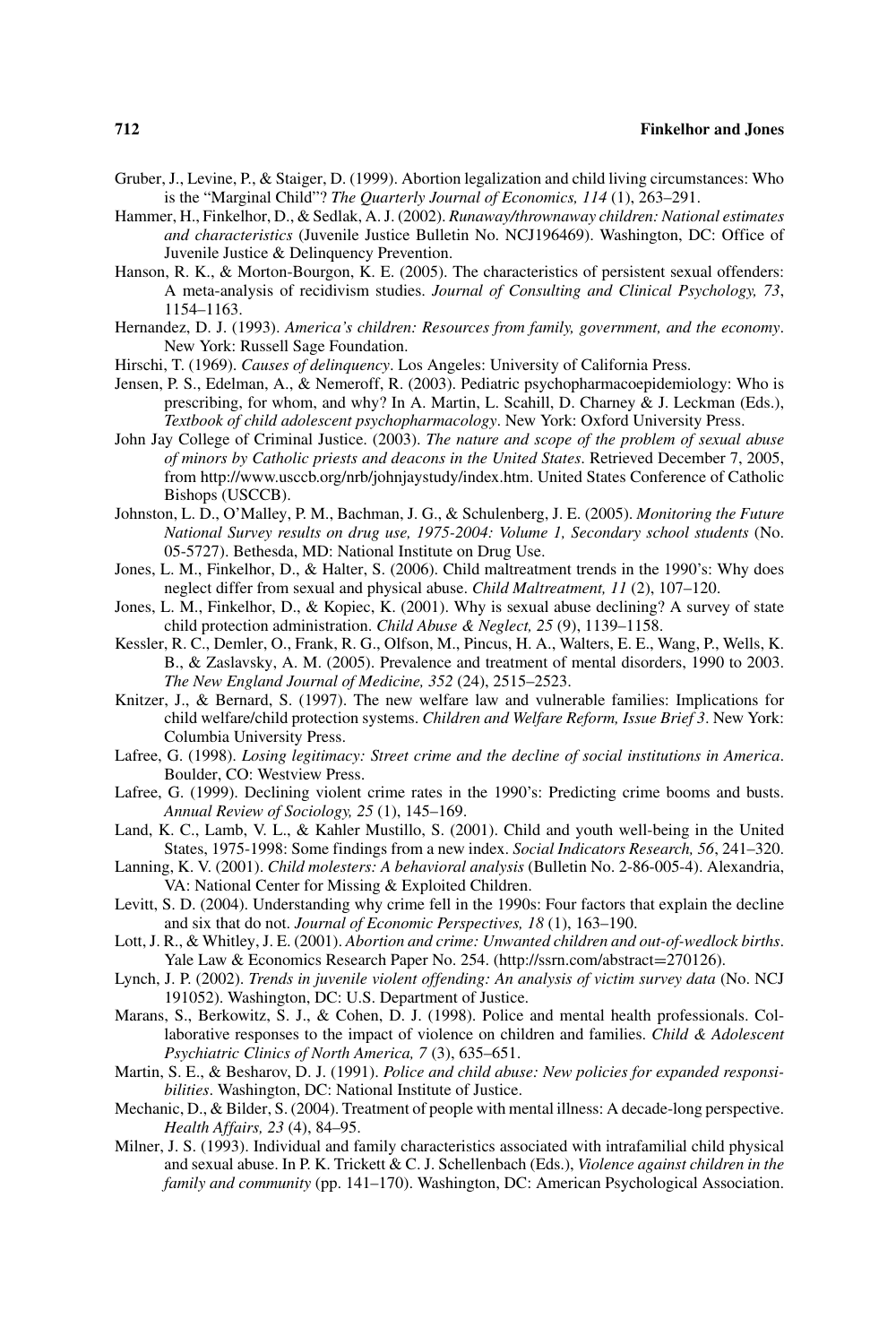- Minnesota Department of Children Families & Learning and Minnesota Department of Human Services. (2001). *Minnesota Student Survey: Key Trends through 2001*. Roseville, MN: Author.
- Mocan, H. N., & Gittings, R. K. (2003). Getting off death row: Commuted sentences and the deterrent effect of capital punishment. *Journal of Law and Economics, 46*, 453–478.
- Moore, K. A., Manlove, J., Terry-Humen, E., Williams, S., Papillo, A. R., & Scarpa, J. (2001). *CTS facts at a glance*. Washington, DC: Child Trends.
- Olfson, M., Marcus, S. C., Druss, B., Elinson, L., Tanielian, T., & Pincus, H. A. (2002). National trends in the outpatient treatment of depression. *The Journal of American Medical Association, 287* (2), 203–209.
- Olfson, M., Marcus, S. C., Weissman, M. M., & Jensen, P. S. (2002). National trends in the use of psychotropic medications by children. *Journal of the American Academy of Child and Adolescent Psychiatry, 41* (5), 514–521.
- Ouimet, M. (2005, November). *Oh Canada! The crime decline north of the border*. Paper presented at the American Society of Criminology Conference, Toronto, Ontario, Canada.
- Peddle, N., & Wang, C.-T. (2001). *Current trends in child abuse prevention, reporting, and fatalities: The 1999 Fifty State Survey* (Working paper #808). Chicago: Prevent Child Abuse America.
- Rennison, C. M., & Welchans, S. (2000). *Intimate partner violence* (BJS Special Report No. NCJ 178247). Washington, DC: U.S. Department of Justice - Bureau of Justice Statistics.
- Robison, L. M., Sclar, D. A., Skaer, T. L., & Galin, R. S. (1999). National trends in the prevalence of attention-deficit/ hyperactivity disorder and the prescribing of methyphenidate among schoolage children: 1990-1995. *Clinical Pediatrics, 38* (4), 209–217.
- Robison, L. M., Skaer, T. L., Sclar, D. A., & Galin, R. S. (2002). Is attention deficit hyperactivity disorder increasing among girls in the US? *CNS Drugs, 16* (2), 129–137.
- Romano-Papillo, A., Franzetta, K., Manlove, J., Anderson Moore, K., Terry-Humen, E., & Ryan, S. (2002). *Teen Birth Rates* (Facts at a Glance). Washington, DC: Child Trends.
- Rosenfeld, R. (2004). The case of the unsolved crime decline. *Scientific American, 290* (2), 82–89.
- Sedlak, A. J. (1991). *National Incidence and Prevalence of Child Abuse and Neglect: 1988 Revised Report*. Rockville, MD: Westat, Inc.
- Sedlak, A. J., & Broadhurst, D. D. (1996). *Third national incidence study of child abuse and neglect*. Washington, DC: U.S. Department of Health and Human Services.
- Sengupta, S. (2000, August 10). No Rise in Child Abuse Seen in Welfare Shift. *New York Times*, p. 1.
- Sherman, L. W., Schmidt, J. D., & Rogan, D. P. (1992). *Policing domestic violence: Experiments and dilemmas*. New York: Free Press.
- Shirk, M. (2005, October). The Meth Epidemic: Hype vs. Reality. *Youth Today*, pp. Front, 42–43, 45.
- Snyder, H. N., & Sickmund, M. (1999). *Juvenile offenders and victims: 1999 National Report*. Washington, DC: United States Department of Justice, Office of Juvenile Justice and Delinquency Prevention.
- Snyder, H. N., & Sickmund, M. (2006). *Juvenile offenders and victims: 2006 National Report*. Washington, DC: U.S. Department of Justice, Office of Justice Programs, Office of Juvenile Justice and Delinquency Prevention.
- Sorenson, S. B., Wiebe, D. J., & Berk, R. A. (2002). Legalized abortion and the homicide of young children: An empirical investigation. *Analyses of Social Issues and Public Policy, 2* (1), 239– 256.
- Spelman, W. (2000). The limited importance of prison expansion. In A. Blumstein & J. Wallman (Eds.), *The crime drop in America* (pp. 97–129). Cambridge, UK: Cambridge University Press.
- Steffensmeier, D., & Harer, M. D. (1999). Making sense of recent US crime trends, 1980 to 1996/1998: Age composition effects and other explanations. *Journal of Research in Crime and Delinquency, 36* (3), 235–274.
- Straus, M. A., & Gelles, R. J. (1986). Societal changes and change in family violence from 1975 to 1985 as revealed by two national surveys. *Journal of Marriage and the Family, 48*, 465– 480.
- Straus, M. A., & Mathur, A. (1996). Social change and the trends in approval of corporal punishment by parents from 1968 to 1994. In D. Frehsee, W. Horn & K. D. Bussman (Eds.), *Family violence against children: A challenge for society* (pp. 91–105). New York: Walter deGruyter.
- Theodore, J. (2004). Did legalized abortion lower crime? *Journal of Human Resources, 39* (1), 1–28.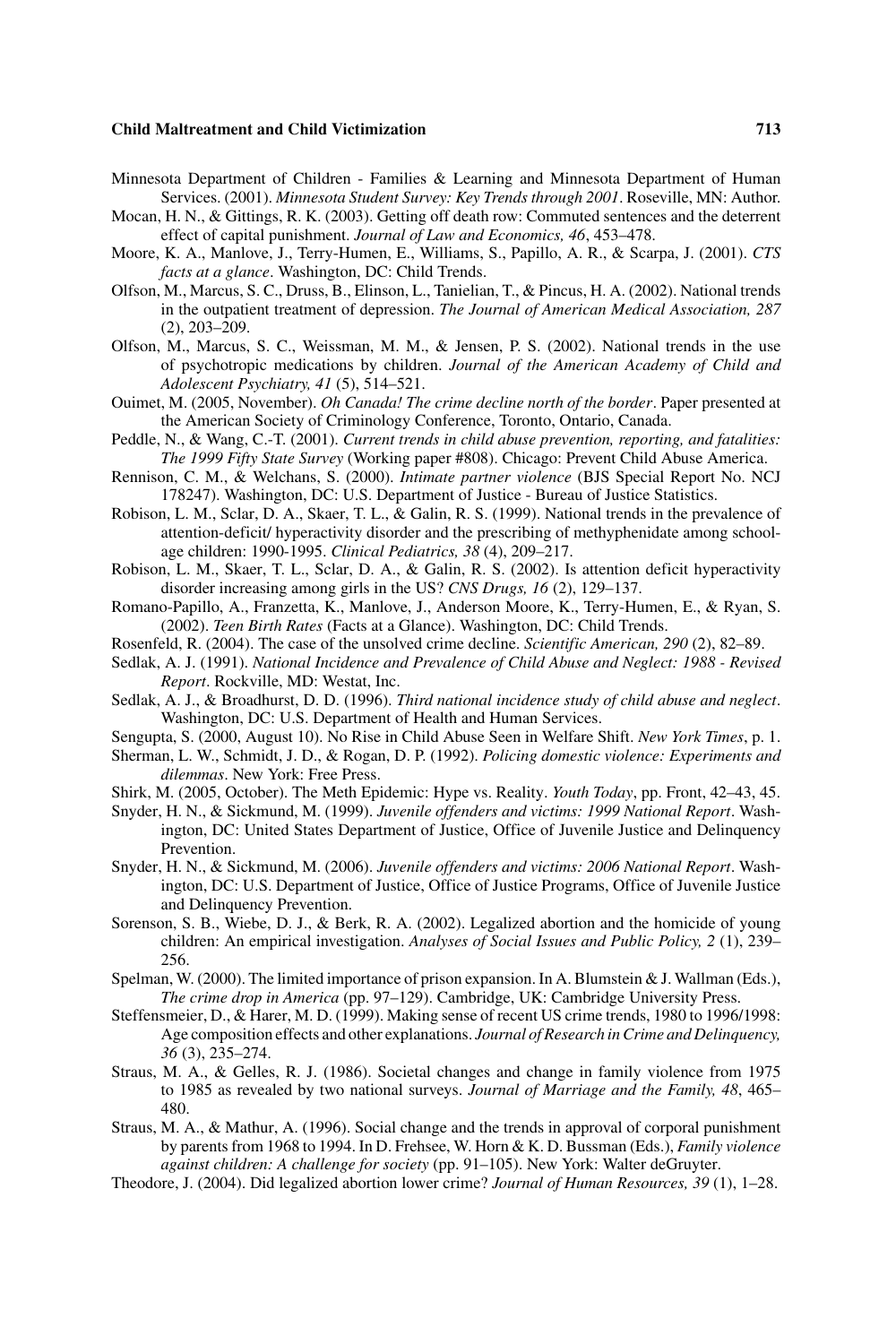#### **714 Finkelhor and Jones**

- Trocme, N., Fallon, B., MacLaurin, B., Daciuk, J., Felstiner, C., Black, T., Tonmyr, L., Blackstock, C., Barter, K., Turcotte, D., & Cloutier, R. (2005). *Canadian Incidence Study of Reported Child Abuse and Neglect – 2003: Major Findings*. Canada: Minister of Public Works and Government Services.
- Turner, H. A., Finkelhor, D., & Ormrod, R. K. (in press). Family structure variations in patterns and predictors of child victimization. *American Journal of Orthopsychiatry*.
- U.S. Bureau of the Census. (2003). *State estimates for people under age 18 in poverty for US: 2000* (Current Population Survey - Annual Social and Economic Supplement). Washington, DC: Housing and Household Economic Statistics Division, Small Area Estimates Branch.
- U.S. Census Bureau. (1982–2006). *Employed civilians by occupation, sex, race, and Hispanic origin*. Retrieved June 5, 2006, from http://www.census.gov/prod/www/statistical-abstract.html. Author.
- U.S. Department of Health and Human Services Administration on Children Youth and Families. (2002).*Child Maltreatment 2000: Reports from the states to the National Child Abuse & Neglect Data System*. Washington, DC: U.S. Government Printing Office.
- U.S. Department of Health and Human Services Administration on Children Youth and Families. (2006). *Child Maltreatment 2004*. Washington, DC: U.S. Government Printing Office.
- U.S. Department of Justice. (1999). *A national assessment of school resource officer programs* (Solicitation No. SL 000394). Washington, DC: National Institute of Justice.
- Uggen, C. (2000). Work as a turning point in the life course of criminals: A duration model of age, employment, and recidivism. *American Sociological Review, 67*, 529–546.
- Ventura, S. J., Mathews, T. J., & Hamilton, B. E. (2001). Births to teenagers in the United States, 1940-2000. *CDC - National Vital Statistics Reports, 49* (10), 1–24.
- Winship, S., & Jencks, C. (2004). *How did the social policy changes of the 1990s affect material hardship among single mothers? Evidence from the CPS Food Security Supplement* (KSG Faculty Research Working paper Series No. RW04-027). Cambridge, MA: Kennedy School of Government (KSG) - Harvard University.
- Wolak, J., Mitchell, K. J., & Finkelhor, D. (in press). Unwanted and wanted exposure to online pornography in a national sample of youth Internet users. *Pediatrics*.
- Zito, J. M., Safer, D. J., dosReis, S., Garner, J. F., Magder, L., Soeken, K., Boles, M., Lynch, F., & Riddle, M. A. (2003). Psychotropic practice patterns for youth: A 10-year perspective. *Archives of Pediatrics & Adolescent Medicine, 157*, 17–25.

DAVID FINKELHOR is Director of Crimes against Children Research Center, Co-Director of the Family Research Laboratory and Professor of Sociology at the University of New Hampshire. He has been studying the problems of child victimization, child maltreatment, and family violence since 1977. He is well known for his conceptual and empirical work on the problem of child sexual abuse, reflected in publications such as Sourcebook on Child Sexual Abuse (Sage, 1986) and Nursery Crimes (Sage, 1988). He has also written about child homicide, missing and abducted children, children exposed to domestic and peer violence, and other forms of family violence. In his recent work, he has tried to unify and integrate knowledge about all the diverse forms of child victimization in a field he has termed Developmental Victimology. He is editor and author of 11 books and over 150 journal articles and book chapters. He has received grants from the National Institute of Mental Health, the National Center on Child Abuse and Neglect, and the U.S. Department of Justice, and a variety of other sources. In 1994, he was given the Distinguished Child Abuse Professional Award by the American Professional Society on the Abuse of Children; in 2004, he was given the Significant Achievement Award from the Association for the Treatment of Sexual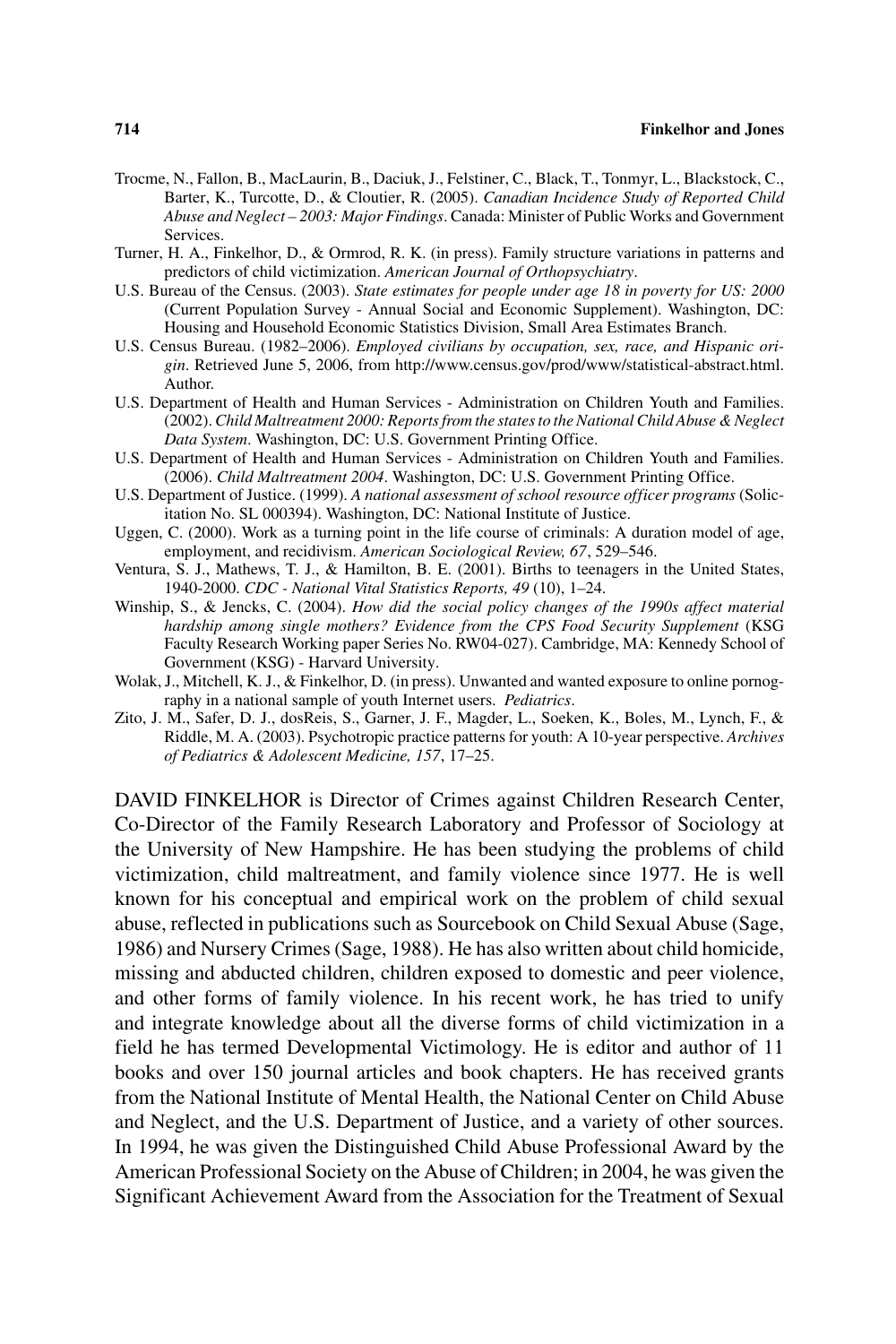Abusers; and in 2005, he and his colleagues received the Child Maltreatment Article of the Year award.

LISA M. JONES is Research Assistant Professor with the Psychology Department at the University of New Hampshire and Research Faculty at the Crimes against Children Research Center. She received her PhD in Clinical Psychology from the University of Rhode Island in 1999. She has conducted research on child abuse and child victimization for the past 10 years. Projects include ongoing research on child victimization trends and an evaluation of Children's Advocacy Centers (CACs). Other research topics include multidisciplinary child abuse investigations, maternal support for sexual abuse victims, foster parenting, statutory victimization, and the media and child abuse.

| Description of Data Sources for Trends in Child Victimization |                                                                                                                                                            |
|---------------------------------------------------------------|------------------------------------------------------------------------------------------------------------------------------------------------------------|
| <b>National Child</b>                                         | Data on trends in sexual and physical abuse were drawn from NCANDS.                                                                                        |
| Abuse and                                                     | NCANDS is overseen by the U.S. Department of Health and Human Services                                                                                     |
| Neglect Data                                                  | (USDHHS) and collects annual data on abused and neglected children known                                                                                   |
| System                                                        | to state child welfare agencies. State agencies submit data to NCANDS on                                                                                   |
| (NCANDS)                                                      | child abuse investigations, victims, and perpetrators. The number of                                                                                       |
|                                                               | participating states has increased since the program was initiated in 1990 with                                                                            |
|                                                               | all but a few states submitting data since the mid-1990s. For most years of data                                                                           |
|                                                               | collection, states have submitted statistics to NCANDS in aggregate but an                                                                                 |
|                                                               | increasing number are submitting case-level data. Data on victims,                                                                                         |
|                                                               | perpetrators, and type of victimization (sexual abuse, physical abuse, neglect                                                                             |
|                                                               | etc.) are only available for cases where abuse was verified (substantiated or                                                                              |
|                                                               | indicated) following a child protection investigation.                                                                                                     |
| <b>National Crime</b>                                         | Trend data on sexual assaults and other crimes against teenagers 12–17 and                                                                                 |
| Victimiza-                                                    | trends in domestic violence were drawn from the NCVS. The NCVS is a                                                                                        |
| tion Survey<br>(NCVS)                                         | self-report survey conducted annually by the U.S. Department of Commerce's<br>Bureau of the Census on behalf of the U.S. Department of Justice's Bureau of |
|                                                               | Justice Statistics. Approximately 55,000 U.S. households with a total of                                                                                   |
|                                                               | 100,000 individuals ages 12 and older are surveyed each year. The survey                                                                                   |
|                                                               | collects information about the characteristics of victimizations, including                                                                                |
|                                                               | victim and perpetrator demographics, the incident location, and a description                                                                              |
|                                                               | of the incident.                                                                                                                                           |
| Minnesota                                                     | Additional self-report information about sexual and physical abuse victimization                                                                           |
| Student                                                       | trends is available through the Minnesota Student Survey. This survey is a                                                                                 |
| Survey                                                        | voluntary, anonymous, self-administered questionnaire that asks students                                                                                   |
|                                                               | about a range of experiences including substance use, sexual behavior, and                                                                                 |
|                                                               | school climate. Two survey questions ask about sexual abuse victimization and                                                                              |
|                                                               | one asks about familial physical abuse. The survey has been administered to                                                                                |
|                                                               | 6th, 9th, and 12th grade students in Minnesota five times: in 1989, 1992, 1995,                                                                            |
|                                                               | 1998, and 2001. Approximately 90–99% of Minnesota's school districts have                                                                                  |
|                                                               | participated in the survey each year, involving more than 100,000 students. For                                                                            |
|                                                               | trend analyses, data are limited to the approximately 69% of Minnesota's                                                                                   |
|                                                               | school districts that participated in the survey in all 5 years. A weighting                                                                               |
|                                                               | procedure was used to adjust for differences in student participation rates                                                                                |
|                                                               | across districts. For more information about the Minnesota Student Survey's                                                                                |
|                                                               | methodology, see Harrison, Fulkerson, and Beebe (1997), or Minnesota                                                                                       |
|                                                               | Department of Children, Families & Learning (2001).                                                                                                        |

### **APPENDIX:**